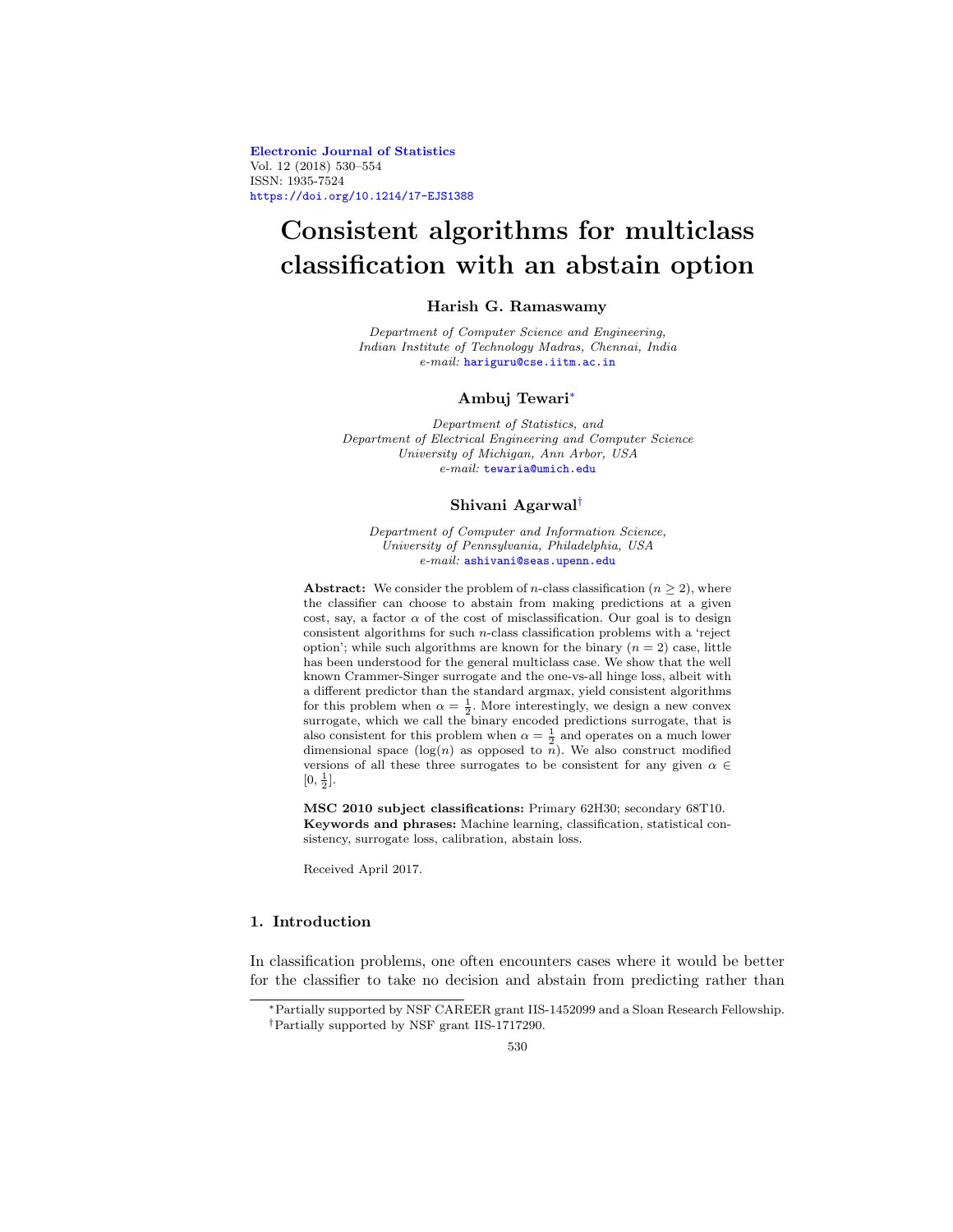make a wrong prediction. For example, in the problem of medical diagnosis with inexpensive tests as features, a conclusive decision is good, but in the face of uncertainty, it is better to not make a prediction and instead go for costlier tests.

### 1.1. Binary classification with an abstain option

For the case of binary classification, El-Yaniv and Wiener [7, 8] call this problem selective classification. They study the fundamental trade-off between abstaining and predicting and give theoretical results, but the algorithms suggested by their theory are not computationally tractable due to the usage of ERM oracles.

Another branch of work for the binary classification case [2, 28, 13] has roots in decision theory, where abstaining is just another decision that incurs a cost. The main idea here is to find appropriate computationally efficient optimization based algorithms that give the optimal answer in the limit of infinite data. Yuan and Wegkamp [28] show that many standard convex optimization based procedures for binary classification like logistic regression, least squares classification and exponential loss minimization (Adaboost) yield consistent algorithms for this problem. But as Bartlett and Wegkamp [2] show, the algorithm based on minimizing the hinge loss (SVM) requires a modification to be consistent. The suggested modification is rather simple: use a double hinge loss with three linear segments instead of the two segments in standard hinge loss, the ratio of slopes of the two non-flat segments depends on the cost of abstaining  $\alpha$ . Cortes et al. [4] learn a separate "rejector" function, in addition to a classifier, for identifying instances to reject. They also show that such an algorithm is consistent for this problem. There have been several empirical studies [10, 11, 12, 9] as well on this topic.

### 1.2. Multiclass classification with an abstain option

In the case of multiclass classification with an abstain option, there has been empirical work [31, 21, 27]. However, to the best of our knowledge, there exists very little theoretical work on this problem. Zhang et al. [29] define a new family of surrogates for this problem, but their family of surrogates are known to be not consistent for the decision theoretic version of the problem. There has also been work on learning separate thresholds for rejection per class [15], but such algorithms are also not known to be consistent for this problem.

We fill this gap in the literature by providing a formal treatment of the multiclass classification problem with an abstain option in the decision theoretic setting. Our work can also be seen to be in the statistical decision theoretic setting, and can be seen to generalize and extend the works of Bartlett and Wegkamp [2], Yuan and Wegkamp [28] and Grandvalet et al. [13] to the multiclass setting. In particular, we give consistent algorithms for this problem.

The reject option is accommodated into the problem of  $n$ -class classification through the evaluation metric. We seek a function  $h : \mathcal{X} \rightarrow \{1, 2, \ldots, n, \perp\}$ , where X is the instance space, and the n classes are denoted by  $\{1, 2, ..., n\} = [n]$  and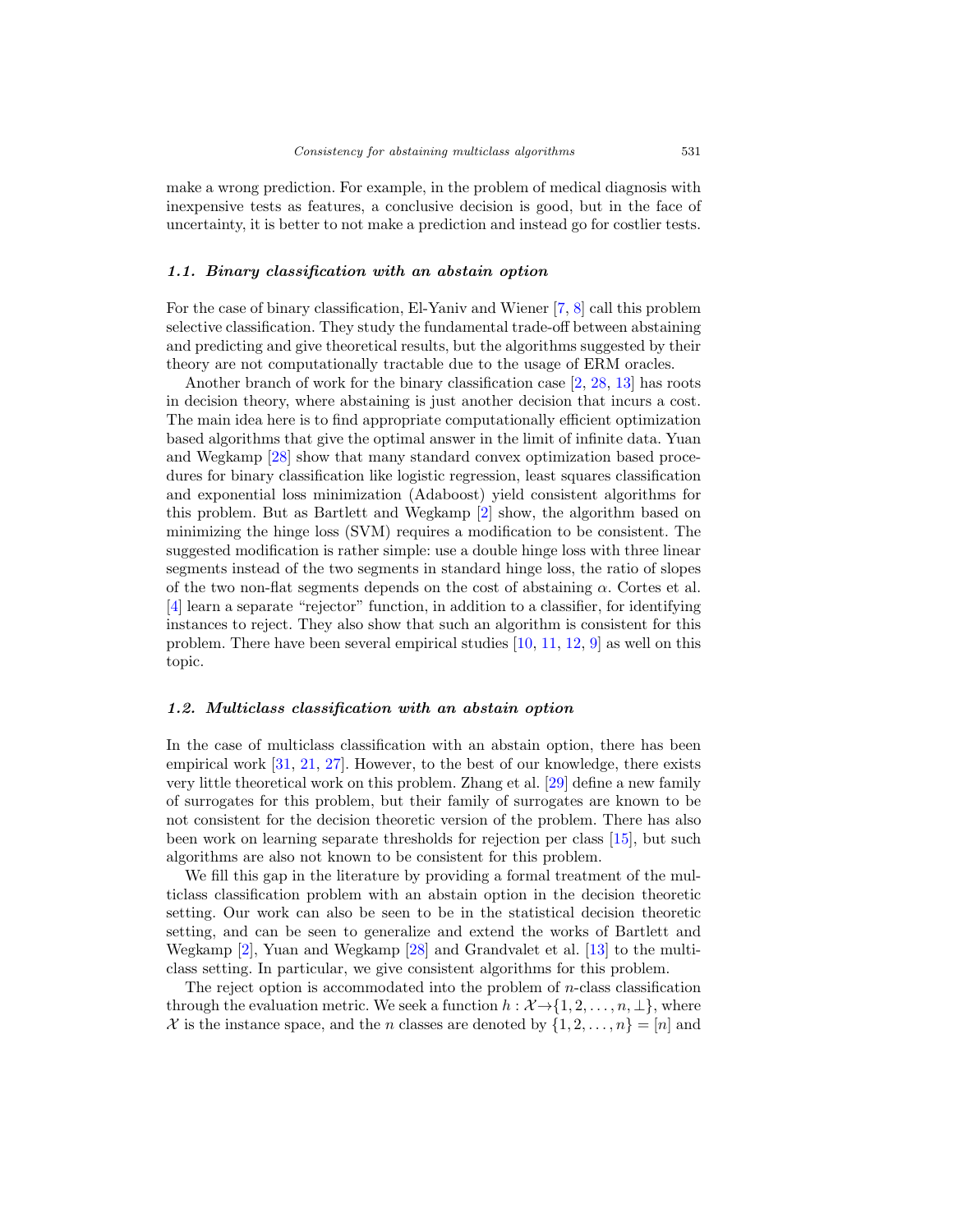⊥ denotes the action of abstaining or the 'reject' option. The loss incurred by such a function on an example  $(x, y)$  with  $h(x) = t$  is given by

$$
\ell^{\alpha}(y,t) = \begin{cases} 1 & \text{if } t \neq y \text{ and } t \neq \bot \\ \alpha & \text{if } t = \bot \\ 0 & \text{if } t = y \end{cases}
$$
(1.1)

where  $\alpha \in [0, 1]$  denotes the cost of abstaining. We will call this loss the abstain $(\alpha)$  loss.

It can be easily shown that the Bayes optimal risk for the above loss is attained by the function  $h^*_{\alpha}: \mathcal{X} \rightarrow [n] \cup \{\perp\}$  given by

$$
h_{\alpha}^*(x) = \begin{cases} \operatorname{argmax}_{y \in [n]} p_x(y) & \text{if } \max_{y \in [n]} p_x(y) \ge 1 - \alpha \\ \perp & \text{otherwise} \end{cases}
$$
(1.2)

where  $p_x(y) = P(Y = y | X = x)$ . The above is often called 'Chow's rule' [3]. It can also be seen that the interesting range of values for  $\alpha$  is  $[0, \frac{n-1}{n}]$  as for all  $\alpha > \frac{n-1}{n}$  the Bayes optimal classifier for the abstain( $\alpha$ ) loss never abstains. For example, in binary classification, only  $\alpha \leq \frac{1}{2}$  is meaningful, as higher values of  $\alpha$  imply it is never optimal to abstain.

For small  $\alpha$ , the classifier  $h^*_{\alpha}$  acts as a high-confidence classifier and would be useful in applications like medical diagnosis. For example, if one wishes to learn a classifier for diagnosing an illness with 80% confidence, and recommend further medical tests if it is not possible, the ideal classifier would be  $h_{0.2}^*$ , which is the minimizer of the abstain(0.2) loss. If  $\alpha = \frac{1}{2}$ , the Bayes classifier  $h^*_{\alpha}$  has a very appealing structure: a class  $y \in [n]$  is predicted only if the class y has a simple majority. The abstain( $\alpha$ ) loss is also useful in applications where a 'greater than  $1-\alpha$  conditional probability detector' can be used as a black box. For example a greater than  $\frac{1}{2}$  conditional probability detector plays a crucial role in hierarchical classification [19].

Abstain( $\alpha$ ) loss with  $\alpha = \frac{1}{2}$  will be the main focus of our paper and will be the default choice when the abstain loss is referred to without any reference to  $\alpha$ . This will be the case in Sections 3, 4, 5 and 7. In Section 6, we show how to extend our results to the case  $\alpha \leq 1/2$ . On the other hand, we leave the case  $\alpha > 1/2$  to future work. We explain why this case might be fundamentally different in Section 1.4.

Since the Bayes classifier  $h^*_{\alpha}$  depends only on the conditional distribution of  $Y|X$ , any algorithm that gives a consistent estimator of the conditional probability of the classes, e.g., minimizing the one vs all squared loss, [17, 25], can be made into a consistent algorithm (with a suitable change in the decision) for this problem. However, smooth surrogates that estimate the conditional probability do much more than what is necessary to solve this problem. Consistent piecewise linear surrogate minimizing algorithms, on the other hand, do only what is needed, in accordance with Vapnik's dictum [23]:

When solving a given problem, try to avoid solving a more general problem as an intermediate step.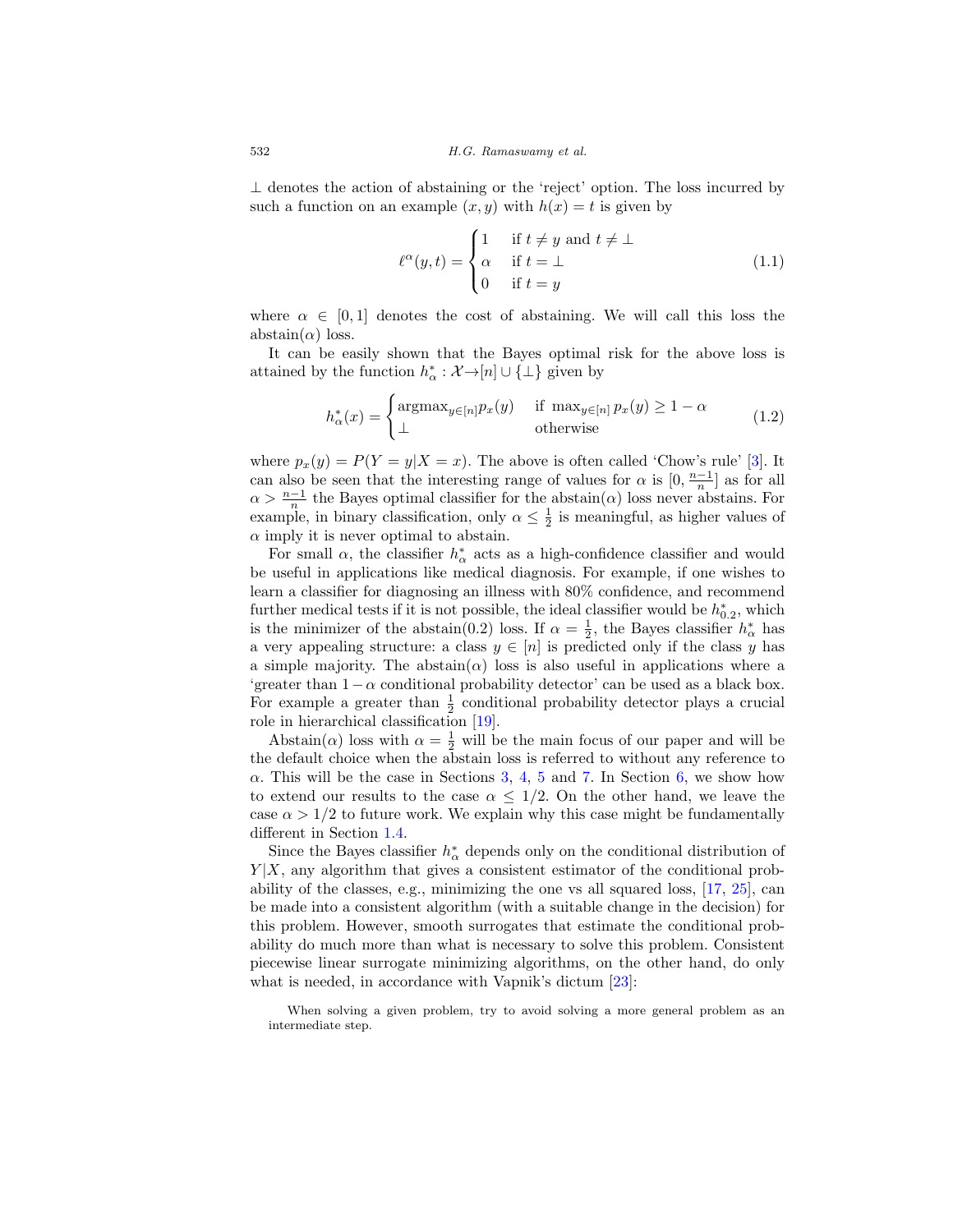For example, least squares classification, logistic regression and SVM are all consistent for standard binary classification, but SVMs avoid the strictly harder conditional probability estimation problem as an intermediate problem. Piecewise linear surrogates (like the hinge loss used in SVM) have other advantages like easier optimization and sparsity (in the dual) as well, hence finding consistent piecewise linear surrogates for the abstain loss is an important and interesting task.

### 1.3. Contributions

We show that the *n*-dimensional multiclass surrogate of Crammer and Singer (CS) [5] and the simple one vs all hinge (OVA) surrogate loss [20] both yield consistent algorithms for the abstain $(\frac{1}{2})$  loss. Both these surrogates are *not* consistent for the standard multiclass classification problem [22, 16, 30].

We then construct a new convex piecewise linear surrogate, which we call the *binary encoded predictions* (BEP) surrogate that operates on a  $\log_2(n)$  dimensional space, and yields a consistent algorithm for the *n*-class abstain $(\frac{1}{2})$ loss. When optimized over comparable function classes, this algorithm is more efficient than the Crammer-Singer and one vs all algorithms as it requires to only find  $log_2(n)$  functions over the instance space, as opposed to n functions. This result is surprising because, it has been shown that one needs to minimize at least a  $n-1$  dimensional convex surrogate to get a consistent algorithm for the standard n-class problem, i.e., without the reject option [17]. Also, the only known generic way of generating consistent convex surrogate minimizing algorithms for an arbitrary loss  $[17, 18]$ , when applied to the *n*-class abstain loss, yields an n-dimensional surrogate.

We also give modified versions of the CS, OVA and BEP surrogates that yield consistent algorithms for the abstain( $\alpha$ ) loss for any given  $\alpha \in [0, \frac{1}{2}]$ .

### 1.4. The role of  $\alpha$

Conditional probability estimation based surrogates can be used for designing consistent algorithms for the n-class problem with the reject option for any  $\alpha \in (0, \frac{n-1}{n})$ , but the Crammer-Singer surrogate, the one vs all hinge and the BEP surrogate and their corresponding variants all yield consistent algorithms only for  $\alpha \in [0, \frac{1}{2}]$ . While this may seem restrictive, we contend that these form an interesting and useful set of problems to solve. We also suspect that, abstain( $\alpha$ ) problems with  $\alpha > \frac{1}{2}$  are fundamentally more difficult than those with  $\alpha \leq \frac{1}{2}$ , for the reason that evaluating the Bayes classifier  $h^*_{\alpha}(x)$  can be done for  $\alpha \leq \frac{1}{2}$  without finding the maximum conditional probability – just check if any class has conditional probability greater than  $(1 - \alpha)$  as there can only be one. This is also evidenced by the more complicated partitions (more lines required to draw the partitions) of the simplex induced by the Bayes optimal classifier for  $\alpha > \frac{1}{2}$  as shown in Figure 1.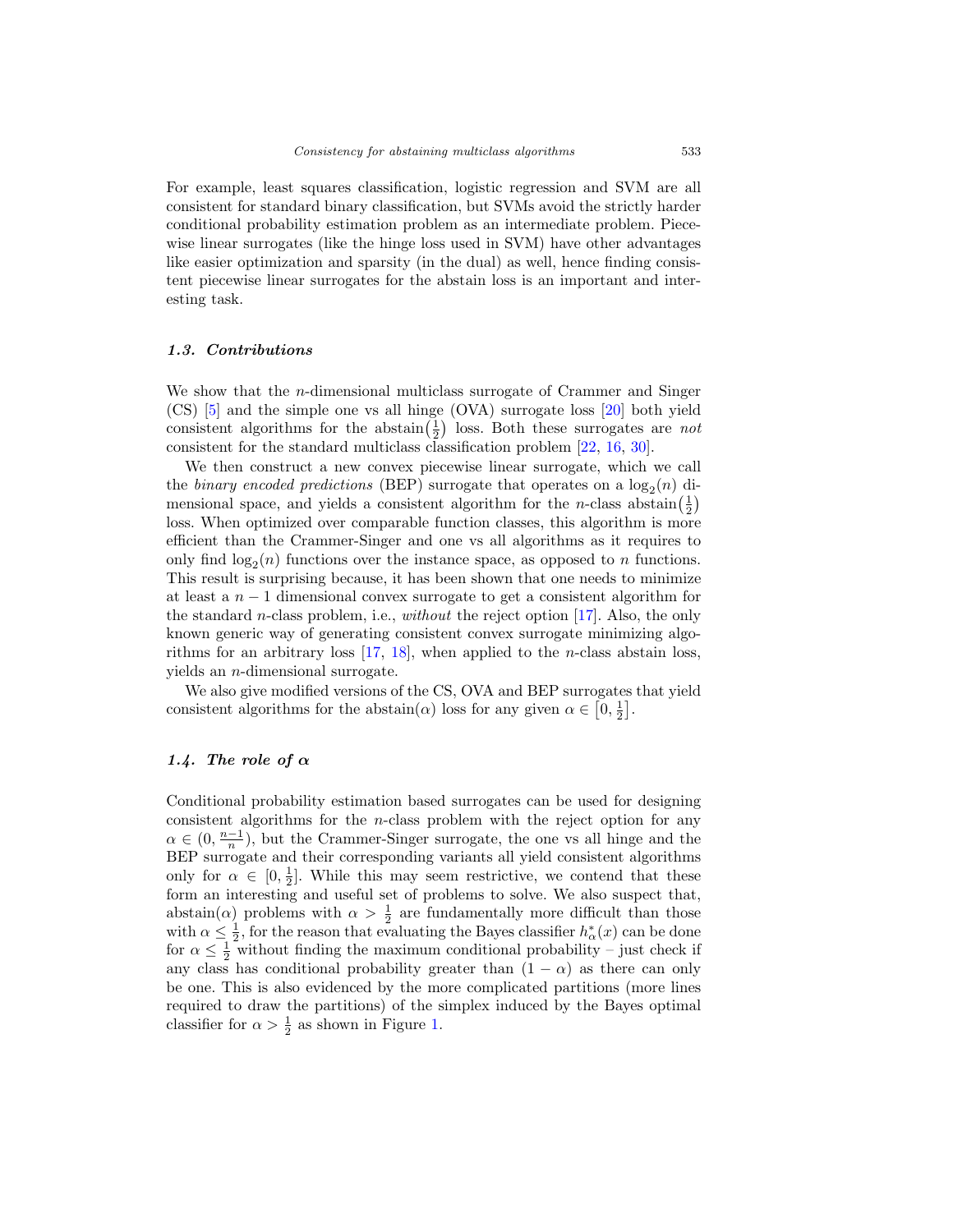

FIG 1. (a) The abstain( $\alpha$ ) loss with  $n = 3$  as a matrix, where rows correspond to classes  $\{1, 2, 3\}$  and columns correspond to predictions  $\{1, 2, 3, \perp\}$ ; (b,c,d) the partition of the simplex  $\Delta_3$ , depicting the optimal prediction for different conditional probabilities, induced by the Bayes classifier for the abstain( $\frac{1}{3}$ ), abstain( $\frac{3}{2}$ ) and abstain( $\frac{3}{5}$ ) losses respectively.

**Notation:** Throughout the paper, we let  $\mathbb{R} = (-\infty, \infty)$  and  $\mathbb{R}_+ = [0, \infty)$ . Let  $\mathbb{Z}, \mathbb{Z}_+$  denote the sets of all integers and non-negative integers, respectively. For  $n \in \mathbb{Z}_+$ , we let  $[n] = \{1,\ldots,n\}$ . For  $z \in \mathbb{R}$ , we let  $z_+ = \max(0,z)$ . We denote by  $\Delta_n$  the probability simplex in  $\mathbb{R}^n$ :  $\Delta_n = \{ \mathbf{p} \in \mathbb{R}^n_+ : \sum_{i=1}^n p_i = 1 \}$ . For  $n \in \mathbb{Z}_+$ , we denote by  $\mathbf{1}^n$  and  $\mathbf{0}^n$  the *n*-dimensional all ones and all zeros vector, and for  $i \in [n]$  we denote by  $e_i^n$  the *n*-dimensional vector with 1 in position i and 0 elsewhere. Often we omit the dimension n from  $1^n, 0^n, e_i^n$  as it is clear from the context. For any vector **u**, we denote by  $u_{(i)}$  the i<sup>th</sup> element of the components of **u** when sorted in descending order. We denote by  $sign(u)$ , the sign of a scalar u, with  $sign(0) = 1$ 

### 2. Problem setup

In this section, we formally set up the problem of multiclass classification with an abstain option and explain the notion of consistency for the problem.

Let the instance space be X. Given training examples  $(X_1, Y_1), \ldots, (X_m, Y_m)$ drawn i.i.d. from a distribution D on  $\mathcal{X} \times [n]$ , the goal is to learn a prediction function  $h : \mathcal{X} \rightarrow [n] \cup \{\perp\}.$ 

For any given  $\alpha \in [0,1]$ , the performance of a prediction function  $h: \mathcal{X} \rightarrow [n] \cup$  $\{\perp\}$  is measured via the abstain $(\alpha)$  loss  $\ell^{\alpha}$  from Equation (1.1). We denote the loss incurred on predicting t when the correct label is y by  $\ell^{\alpha}(y, t)$ . For any  $t \in [n] \cup \{\perp\}$ , we denote by  $\ell_t^{\alpha}$  the vector of losses  $[\ell^{\alpha}(1,t), \ldots, \ell^{\alpha}(n,t)]^{\top} \in \mathbb{R}_+^n$ . The abstain( $\alpha$ ) loss and a schematic representation of the Bayes classifier for various values of  $\alpha$  given by Equation (1.2) are given in Figure 1 for  $n = 3$ .

Specifically, the goal is to learn a function  $h : \mathcal{X} \rightarrow [n] \cup \{\perp\}$  with low expected  $\ell^{\alpha}$ -error

$$
\mathrm{er}_{D}^{\ell^{\alpha}}[h] = \mathbf{E}_{(X,Y)\sim D}[\ell^{\alpha}(Y,h(X))].
$$

Ideally, one wants the  $\ell^{\alpha}$ -error of the learned function to be close to the optimal  $\ell^{\alpha}$ -error

$$
\mathrm{er}_{D}^{\ell^{\alpha},*} = \inf_{h:\mathcal{X}\to[n]\cup\{\perp\}} \mathrm{er}_{D}^{\ell^{\alpha}}[h] .
$$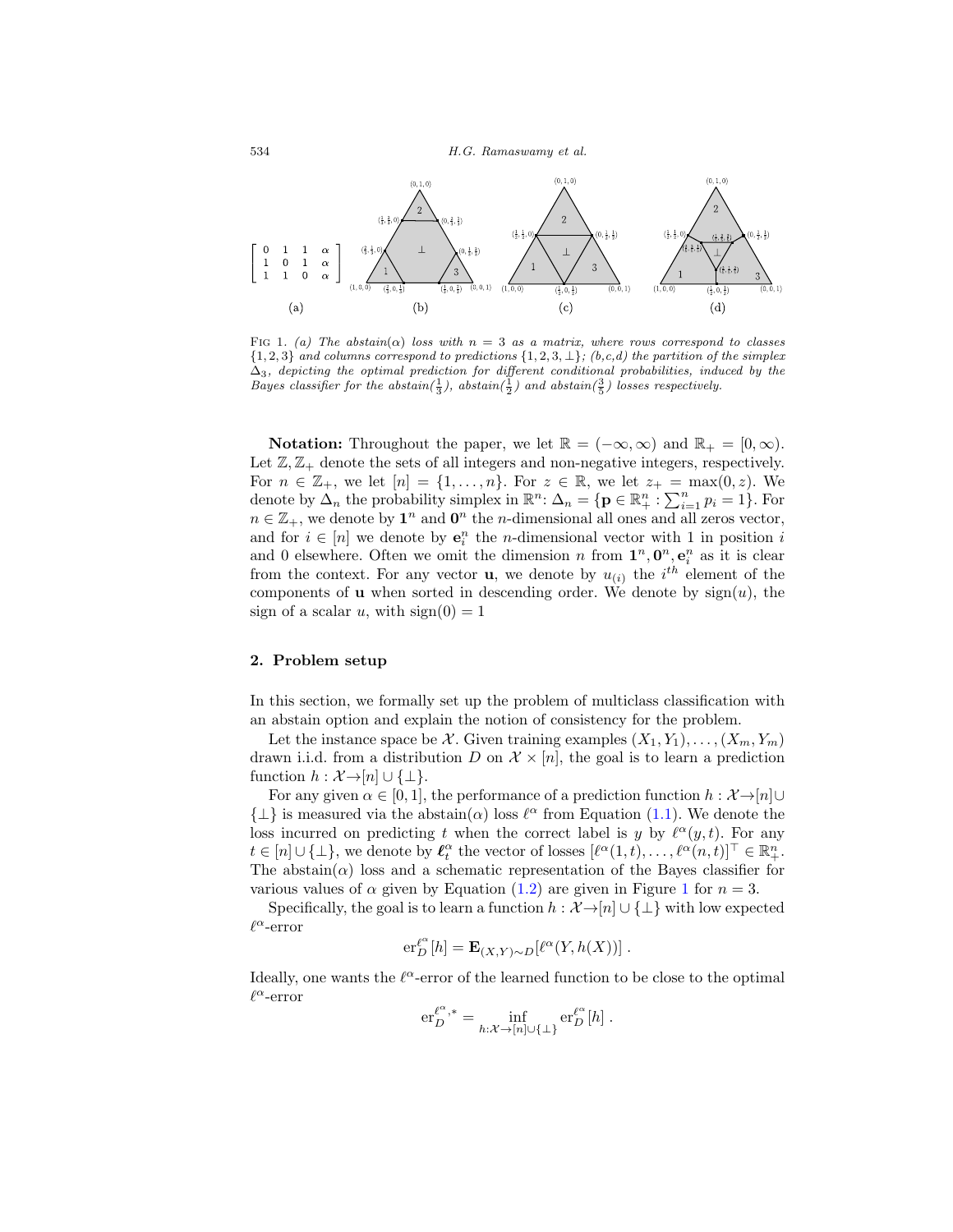An algorithm, which outputs a function  $h_m : \mathcal{X} \rightarrow [n] \cup \{\perp\}$  on being given a random training sample as above, is said to be *consistent* w.r.t.  $\ell^{\alpha}$  if the  $\ell^{\alpha}$ -error of the learned function  $h_m$  converges in probability to the optimal for any distribution  $D: \operatorname{er}^{\ell^{\alpha}}_{D}[h_m] \xrightarrow{P} \operatorname{er}^{\ell,*}_{D}$ . Here, the convergence in probability is over the learned classifier  $\tilde{h}_m$  as a function of the training sample distributed i.i.d. according to D.

However, minimizing the discrete  $\ell^{\alpha}$ -error directly is computationally difficult; therefore one uses instead a *surrogate loss function*  $\psi : [n] \times \mathbb{R}^d \to \mathbb{R}_+$ , for some  $d \in \mathbb{Z}_+$ , and learns a function  $f: \mathcal{X} \to \mathbb{R}^d$  by minimizing (approximately, based on the training sample) the  $\psi$ -error

$$
\mathrm{er}_D^{\psi}[\mathbf{f}] = \mathbf{E}_{(X,Y)\sim D}[\psi(Y, \mathbf{f}(X))].
$$

Predictions on new instances  $x \in \mathcal{X}$  are then made by applying the learned function f and mapping back to predictions in the target space  $[n] \cup {\perp}$  via some mapping pred :  $\mathbb{R}^d \to [n] \cup \{\perp\}$ , giving  $h(x) = \text{pred}(\mathbf{f}(x))$ .

Under suitable conditions, algorithms that approximately minimize the  $\psi$ error based on a training sample are known to be consistent with respect to  $\psi$ , i.e., to converge in probability to the optimal  $\psi$ -error

$$
\mathrm{er}_{D}^{\psi,*} = \inf_{\mathbf{f}: \mathcal{X} \to \mathbb{R}^d} \mathrm{er}_{D}^{\psi}[\mathbf{f}].
$$

Also, when  $\psi$  is convex in its second argument, the resulting optimization problem is convex and can be efficiently solved.

Hence, we seek a surrogate and a predictor  $(\psi, \text{pred})$ , with  $\psi$  convex over its second argument, and satisfying a bound of the following form holding for all  $\textbf{f}: \mathcal{X} {\rightarrow} \mathbb{R}^d$ 

$$
\mathrm{er}_{D}^{\ell^{\alpha}}[\mathrm{pred} \circ \mathbf{f}] - \mathrm{er}_{D}^{\ell^{\alpha},*} \leq \xi \left( \mathrm{er}_{D}^{\psi}[\mathbf{f}] - \mathrm{er}_{D}^{\psi,*} \right)
$$

where  $\xi : \mathbb{R} \to \mathbb{R}$  is increasing, continuous at 0 and  $\xi(0) = 0$ . A surrogate and a predictor  $(\psi, \text{pred})$ , satisfying such a bound, known as an excess risk transform bound, would immediately give an algorithm consistent w.r.t.  $\ell^{\alpha}$  from an algorithm consistent w.r.t.  $\psi$ . We derive such bounds w.r.t. the  $\ell^{\frac{1}{2}}$  loss for the Crammer-Singer surrogate, the one vs all hinge surrogate, and the BEP surrogate, with  $\xi$  as a linear function.

# 3. Excess risk bounds for the Crammer-Singer and one vs all hinge surrogates

In this section, we give an excess risk bound relating the abstain loss  $\ell$ , and the Crammer-Singer surrogate  $\psi^{\text{CS}}$  [5] and also the one vs all hinge loss.

Define the Crammer-Singer surrogate  $\psi^{CS}$  :  $[n] \times \mathbb{R}^n \rightarrow \mathbb{R}_+$  and predictor  $\text{pred}_{\tau}^{\text{CS}} : \mathbb{R}^n \rightarrow [n] \cup \{\perp\}$  as

$$
\psi^{\mathrm{CS}}(y, \mathbf{u}) = (\max_{j \neq y} u_j - u_y + 1)_+
$$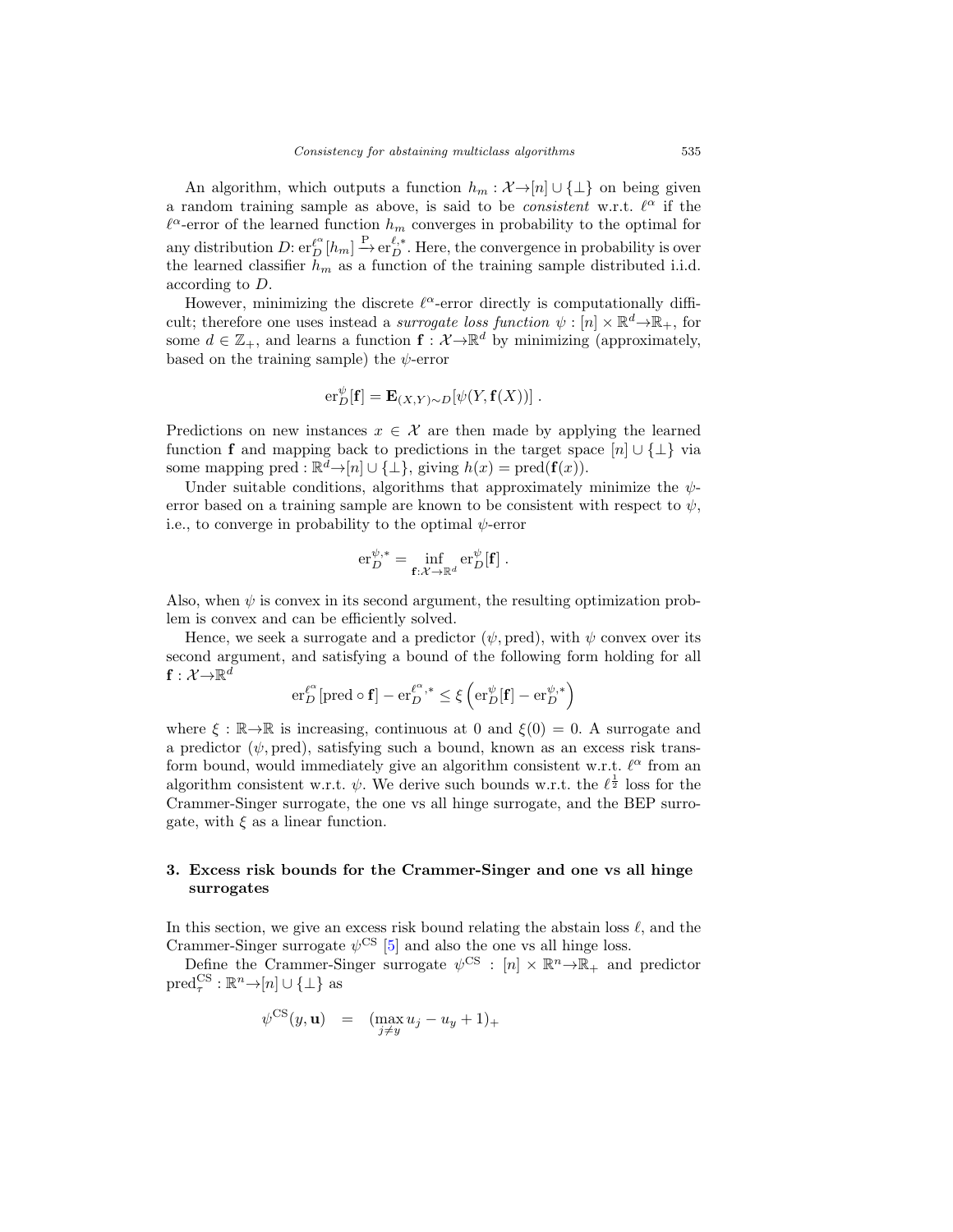$$
\mathrm{pred}_{\tau}^{\mathrm{CS}}(\mathbf{u}) = \begin{cases} \mathrm{argmax}_{i \in [n]} u_i & \text{if } u_{(1)} - u_{(2)} > \tau \\ \perp & \text{otherwise} \end{cases}
$$

where  $(a)_+ = \max(a, 0), u_{(i)}$  is the *i* th element of the components of **u** when sorted in descending order and  $\tau \in (0,1)$  is a threshold parameter.

Similarly, define the one-vs-all surrogate  $\psi^{\text{OVA}} : [n] \times \mathbb{R}^n \rightarrow \mathbb{R}_+$  and predictor  $\text{pred}_{\tau}^{\text{OVA}} : \mathbb{R}^n \rightarrow [n] \cup \{\perp\}$  as

$$
\psi^{\text{OVA}}(y, \mathbf{u}) = \sum_{i=1}^{n} \mathbf{1}(y=i)(1-u_i)_+ + \mathbf{1}(y \neq i)(1+u_i)_+
$$
  
pred<sub>τ</sub><sup>OVA</sup>( $\mathbf{u}$ ) = 
$$
\begin{cases} \text{argmax}_{i \in [n]} u_i & \text{if } \max_j u_j > \tau \\ \bot & \text{otherwise} \end{cases}
$$

where  $(a)_+ = \max(a, 0)$  and  $\tau \in (-1, 1)$  is a threshold parameter, and ties are broken arbitrarily, say, in favor of the label  $y$  with the smaller index.

The following is the main result of this section, the proof of which is in Section 8.

**Theorem 3.1.** Let  $n \in \mathbb{Z}_+$ ,  $\tau_{CS} \in (0,1)$  and  $\tau_{OVA} \in (-1,1)$ . Then for all  $\textbf{f}: \mathcal{X} {\rightarrow} \mathbb{R}^n$ 

$$
\begin{array}{rcl} \operatorname{er}_D^\ell[\operatorname{pred}_{\tau_{\mathrm{CS}}}^{\mathrm{CS}}\circ\mathbf{f}]-\operatorname{er}_D^{\ell,*}&\leq&\frac{\left(\operatorname{er}_D^{\psi^{\mathrm{CS}}}[\mathbf{f}]-\operatorname{er}_D^{\psi^{\mathrm{CS}},*}\right)}{2\min(\tau_{\mathrm{CS}},1-\tau_{\mathrm{CS}})}\\ \operatorname{er}_D^\ell[\operatorname{pred}_{\tau_{\mathrm{OVA}}}^{\mathrm{OVA}}\circ\mathbf{f}]-\operatorname{er}_D^{\ell,*}&\leq&\frac{\left(\operatorname{er}_D^{\psi^{\mathrm{OVA}}}[\mathbf{f}]-\operatorname{er}_D^{\psi^{\mathrm{OVA}},*}\right)}{2(1-|\tau_{\mathrm{OVA}}|)} \end{array}
$$

Remark 1. The form of the abstaining region for the CS and OVA predictors arise due to the properties of the surrogate. In particular, due to the fact that the CS surrogate is invariant to adding a constant to all coordinates of the surrogate prediction  $u$ , the form of the CS abstaining region has to depend on the difference between two coordinates of u.

Remark 2. It has been pointed out previously by Zhang [30], that if the data distribution D is such that  $\max_{y} p_x(y) > 0.5$  for all  $x \in \mathcal{X}$ , the Crammer-Singer surrogate  $\psi^{\mathrm{CS}}$  and the one vs all hinge loss are consistent with the zero-one loss when used with the standard argmax predictor. This conclusion also follows from the theorem above. However, our result yields more – in the case that the distribution satisfies the dominant class assumption only for some instances  $x \in \mathcal{X}$ , the function learned by using the surrogate and predictor  $(\psi^{\text{CS}}, \text{pred}_{\tau}^{\text{CS}})$ or  $(\psi^{\text{OVA}}, \text{pred}_{\tau}^{\text{OVA}})$  gives the right answer for such instances having a dominant class, and fails in a graceful manner by abstaining for other instances that do not have a dominant class.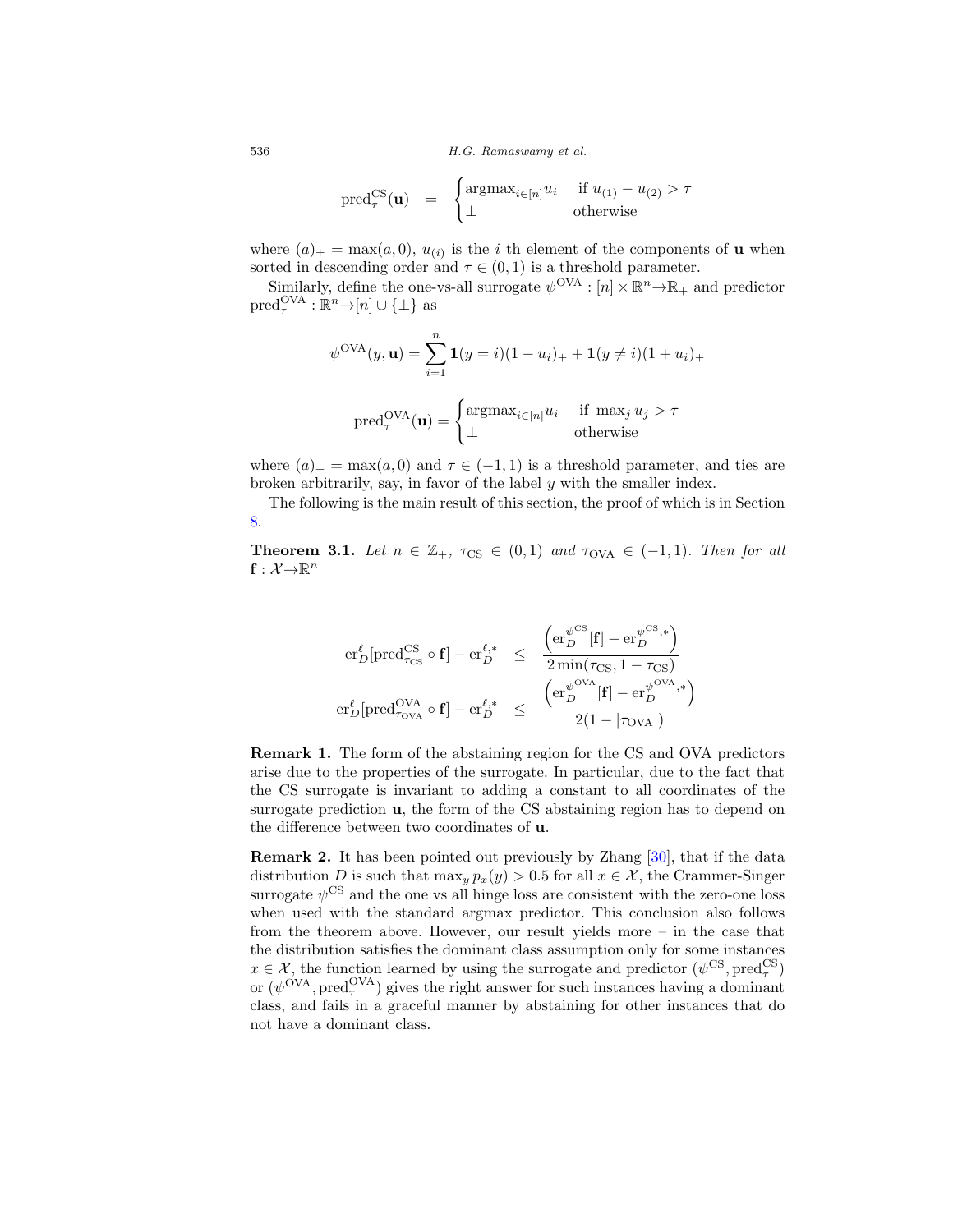#### 4. Excess risk bounds for the BEP surrogate

The Crammer-Singer surrogate and the one vs all hinge surrogate, just like surrogates designed for conditional probability estimation, are defined over an ndimensional domain. Thus any algorithm that minimizes these surrogates must learn n real valued functions over the instance space. In this section, we construct a  $\lceil \log_2(n) \rceil$  dimensional convex surrogate, which we call the *binary encoded pre*dictions (BEP) surrogate, and give an excess risk bound relating this surrogate and the abstain loss. In particular these results show that the BEP surrogate is calibrated w.r.t. the abstain loss; this in turn implies that the convex calibration dimension (CC-dimension) [17] of the abstain loss is at most  $\lceil \log_2(n) \rceil$ .

The idea of learning  $log(n)$  predictors for an *n*-class classification problem has some precedent [1, 24], but their objectives are focussed on the multiclass 0-1 loss, and they are not concerned about consistency or calibration of surrogates.

For the purpose of simplicity let us assume  $n = 2<sup>d</sup>$  for some positive integer d.<sup>1</sup> Let  $B: [n] \rightarrow \{+1, -1\}^d$  be any one-one and onto mapping, with an inverse mapping  $B^{-1}$ : {+1, -1}<sup>d</sup>→[n]. Define the BEP surrogate  $\psi^{\text{BEP}}$ : [n]  $\times \mathbb{R}^d \rightarrow \mathbb{R}_+$ and its corresponding predictor  $\text{pred}_{\tau}^{\text{BEP}} : \mathbb{R}^d \rightarrow [n] \cup \{\perp\}$  as

$$
\psi^{\text{BEP}}(y, \mathbf{u}) = (\max_{j \in [d]} B_j(y)u_j + 1)_+
$$

$$
\text{pred}_{\tau}^{\text{BEP}}(\mathbf{u}) = \begin{cases} \bot & \text{if } \min_{i \in [d]} |u_i| \le \tau \\ B^{-1}(\text{sign}(-\mathbf{u})) & \text{otherwise} \end{cases}
$$

where  $sign(u)$  is the sign of u, with  $sign(0) = 1$  and  $\tau \in (0,1)$  is a threshold parameter.

To make the above definition clear, let us see what the surrogate and predictor look like for the case of  $n = 4$  and  $\tau = \frac{1}{2}$ . We have  $d = 2$ . Let us fix the mapping B such that  $B(y)$  is the standard d-bit binary representation of  $(y - 1)$ , with −1 in the place of 0. Then we have,

$$
\psi^{\text{BEP}}(1, \mathbf{u}) = (\max(-u_1, -u_2) + 1) +
$$
  
\n
$$
\psi^{\text{BEP}}(2, \mathbf{u}) = (\max(-u_1, u_2) + 1) +
$$
  
\n
$$
\psi^{\text{BEP}}(3, \mathbf{u}) = (\max(u_1, -u_2) + 1) +
$$
  
\n
$$
\psi^{\text{BEP}}(4, \mathbf{u}) = (\max(u_1, u_2) + 1) +
$$
  
\n
$$
\psi^{\text{BEP}}(4, \mathbf{u}) = (\max(u_1, u_2) + 1) +
$$
  
\n
$$
\psi^{\text{BEP}}(4, \mathbf{u}) = \begin{cases} 1 & \text{if } u_1 > \frac{1}{2}, u_2 > \frac{1}{2} \\ 2 & \text{if } u_1 > \frac{1}{2}, u_2 < -\frac{1}{2} \\ 3 & \text{if } u_1 < -\frac{1}{2}, u_2 < -\frac{1}{2} \\ 4 & \text{if } u_1 < -\frac{1}{2}, u_2 < -\frac{1}{2} \end{cases}
$$

Figure 2 gives the partition induced by the predictor  $\text{pred}_{\frac{1}{2}}^{\text{BEP}}$ .

The following is the main result of this section, the proof of which is in Section 8.

<sup>&</sup>lt;sup>1</sup>If *n* is not a power of 2, just add enough dummy classes that never occur.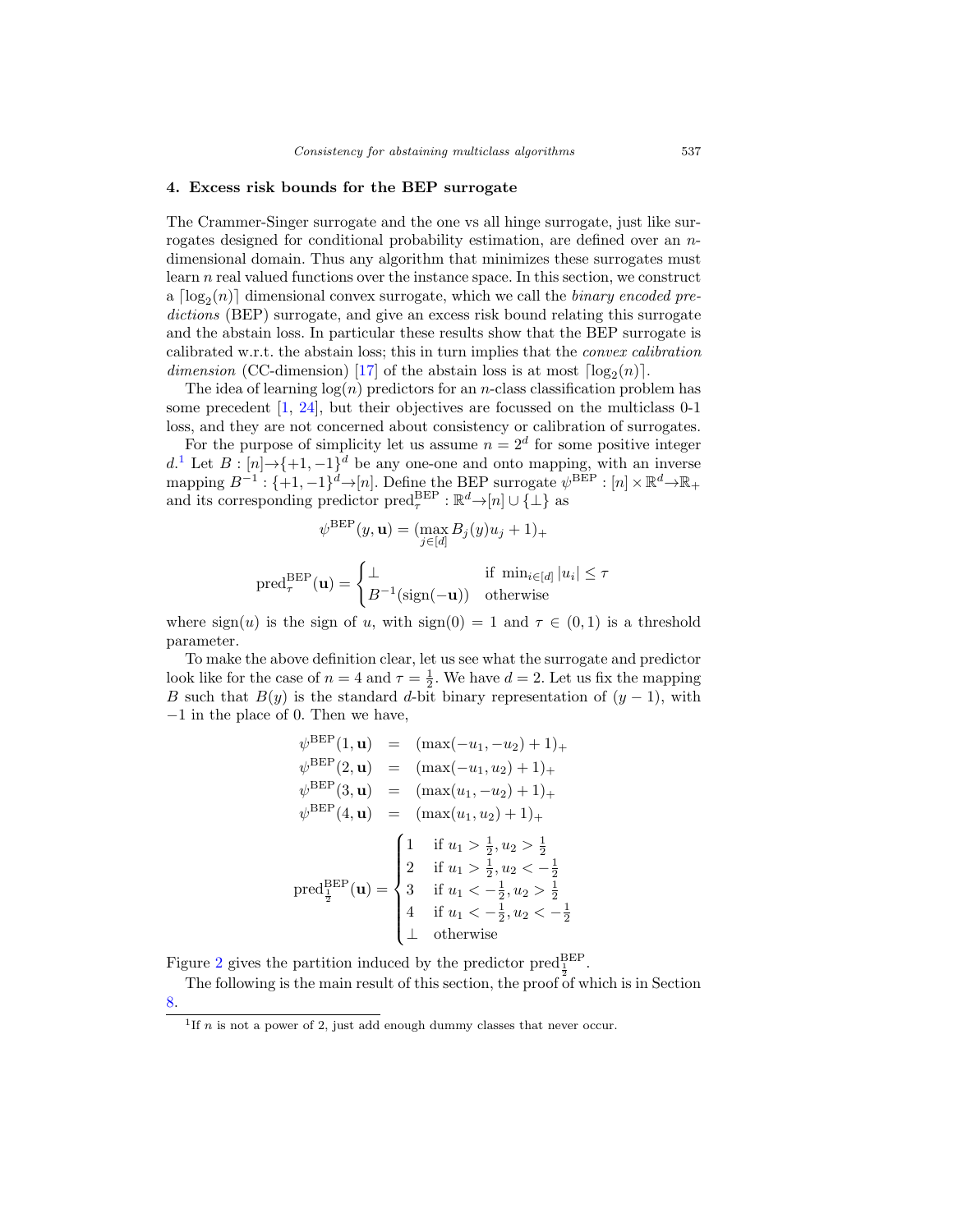

FIG 2. The partition of  $\mathbb{R}^2$  induced by  $\text{pred}_{\frac{1}{2}}^{\text{BEP}}$ 

**Theorem 4.1.** Let  $n \in \mathbb{Z}_+$  and  $\tau \in (0,1)$ . Let  $n = 2^d$ . Then, for all  $f : \mathcal{X} \rightarrow \mathbb{R}^d$ 

$$
\mathrm{er}_D^\ell[\mathrm{pred}_{\tau}^{\mathrm{BEP}}\circ \mathbf{f}] - \mathrm{er}_D^{\ell,*} \quad \leq \quad \frac{\left(\mathrm{er}_D^{\psi^{\mathrm{BEP}}}[\mathbf{f}] - \mathrm{er}_D^{\psi^{\mathrm{BEP}},*}\right)}{2\min(\tau,1-\tau)}.
$$

Remark. The excess risk bounds for the CS, OVA, and BEP surrogates suggest that  $\tau = \frac{1}{2}$  is the best choice for CS and BEP surrogates, while  $\tau = 0$  is the best choice for the OVA surrogate. However, intuitively  $\tau$  is the threshold converting confidence values to predictions, and so it makes sense to use  $\tau$  values closer to 0 (or −1 in the case of OVA) to predict aggressively in low-noise situations, and use larger  $\tau$  to predict conservatively in noisy situations. Practically, it makes sense to choose the parameter  $\tau$  via cross-validation.

### 5. BEP surrogate optimization algorithm

In this section, we frame the problem of finding the linear (vector valued) function that minimizes the BEP surrogate loss over a training set  $\{(\mathbf{x}_i, y_i)\}_{i=1}^m$ , with  $\mathbf{x}_i \in \mathbb{R}^a$  and  $y_i \in [n]$ , as a convex optimization problem. Once again, for simplicity we assume that the size of the label space is  $n = 2^d$  for some  $d \in \mathbb{Z}_+$ . The primal and dual versions of the resulting optimization problem with a norm squared regularizer are given below.

Primal problem:

$$
\min_{\mathbf{w}_1, \dots, \mathbf{w}_d, \xi_1, \dots, \xi_m} \sum_{i=1}^m \xi_i + \frac{\lambda}{2} \sum_{j=1}^d ||\mathbf{w}_j||^2
$$
\nsuch that

\n
$$
\forall i \in [m], j \in [d]
$$
\n
$$
\xi_i \ge B_j(y_i) \mathbf{w}_j^\top \mathbf{x}_i + 1
$$
\n
$$
\xi_i \ge 0
$$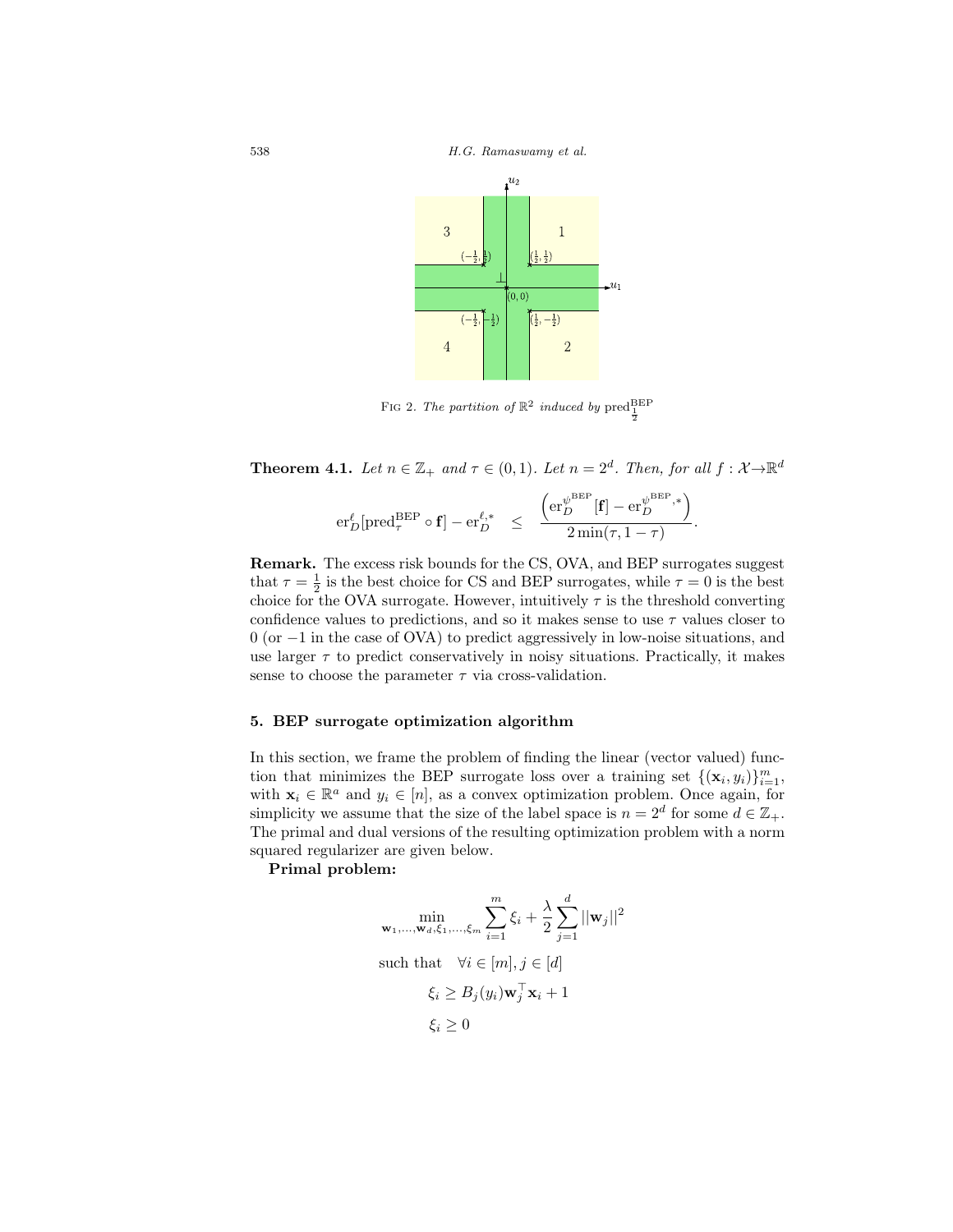Dual problem:

$$
\max_{\boldsymbol{\beta} \in \mathbb{R}^{m \times (d+1)}} - \sum_{i=1}^{m} \beta_{i,0} - \frac{1}{2\lambda} \sum_{i=1}^{m} \sum_{i'=1}^{m} \langle \mathbf{x}_i, \mathbf{x}_{i'} \rangle \mu_{i,i'}(\boldsymbol{\beta})
$$

such that  $\forall i \in [m], j \in [d] \cup \{0\}$ 

$$
\beta_{i,j} \geq 0;
$$
  $\sum_{j'=0}^d \beta_{i,j'} = 1.$ 

where  $\mu_{i,i'}(\boldsymbol{\beta}) = \sum_{j=1}^d B_j(y_i) B_j(y_{i'}) \beta_{ij} \beta_{i',j}$ .

We optimize the dual as it can be easily extended to work with kernels. The structure of the constraints in the dual lends itself easily to a block coordinate ascent algorithm, where we optimize over  $\{\beta_{i,j} : j \in \{0, \ldots, d\}\}\$  and fix every other variable in each iteration. Such methods have been recently proven to have exponential convergence rate for SVM-type problems [26], and we expect results of those type to apply to our problem as well.

The problem to be solved at every iteration reduces to a  $l_2$  projection of a vector  $\mathbf{g}^i \in \mathbb{R}^d$  on to the set  $\mathcal{S}_i = \{ \mathbf{g} \in \mathbb{R}^d : \mathbf{g}^\top \mathbf{b}^i \leq 1 \}$ , where  $\mathbf{b}^i \in \{ \pm 1\}^d$  is such that  $b_j^i = B_j(y_i)$ . The projection problem is a simple variant of projecting a vector on the  $l_1$  ball of radius 1, which can be solved efficiently in  $O(d)$  time [6]. The vector  $g^i$  is such that for any  $j \in [d]$ ,

$$
g_j^i = \frac{\lambda}{\langle \mathbf{x}_i, \mathbf{x}_i \rangle} \left( \mathbf{b}_j^i - \frac{1}{\lambda} \left( \sum_{i'=1; i'\neq i}^m \langle \mathbf{x}_i, \mathbf{x}_{i'} \rangle \beta_{i',j} B_j(y_{i'}) \right) \right).
$$

# 6. Extension to abstain( $\alpha$ ) loss for  $\alpha \leq \frac{1}{2}$

The excess risk bounds derived for the CS, OVA hinge loss and BEP surrogates apply only to the abstain $(\frac{1}{2})$  loss. But it is possible to derive such excess risk bounds for abstain( $\alpha$ ) with  $\alpha \in [0, \frac{1}{2}]$  with slight modifications to the CS, OVA and BEP surrogates.

Let  $\gamma(a) = \max(a, -1)$  and  $B : [n] \to \{-1, 1\}^d$  be any bijection. Define  $\psi^{\text{CS},\alpha}$ :  $[n] \times \mathbb{R}^n \rightarrow \mathbb{R}_+$ ,  $\psi^{OVA,\alpha} : [n] \times \mathbb{R}^n \rightarrow \mathbb{R}_+$  and  $\psi^{\text{BEP},\alpha} : [n] \times \mathbb{R}^d \rightarrow \mathbb{R}_+$ , with  $n = 2^d$ as

$$
\psi^{\text{CS},\alpha}(y,\mathbf{u}) = 2 \cdot \max \left( \alpha \max_{j \neq y} \gamma(u_j - u_y), (1 - \alpha) \max_{j \neq y} \gamma(u_j - u_y) \right) + 2\alpha
$$
  

$$
\psi^{\text{OVA},\alpha}(y,\mathbf{u}) = 2 \cdot \left( \sum_{i=1}^n \left( \mathbf{1}(y=i)\alpha(1-u_i)_+ + \mathbf{1}(y \neq i)(1-\alpha)(1+u_i)_+ \right) \right)
$$
  

$$
\psi^{\text{BEP},\alpha}(y,\mathbf{u}) = 2 \cdot \max \left( \alpha \max_{j \in [d]} \gamma(B_j(y)u_j), (1 - \alpha) \max_{j \in [d]} \gamma(B_j(y)u_j) \right) + 2\alpha
$$

Note that  $\psi^{\text{CS}, \frac{1}{2}} = \psi^{\text{CS}}, \psi^{\text{OVA}, \frac{1}{2}} = \psi^{\text{OVA}}$  and  $\psi^{\text{BEP}, \frac{1}{2}} = \psi^{\text{BEP}}$ .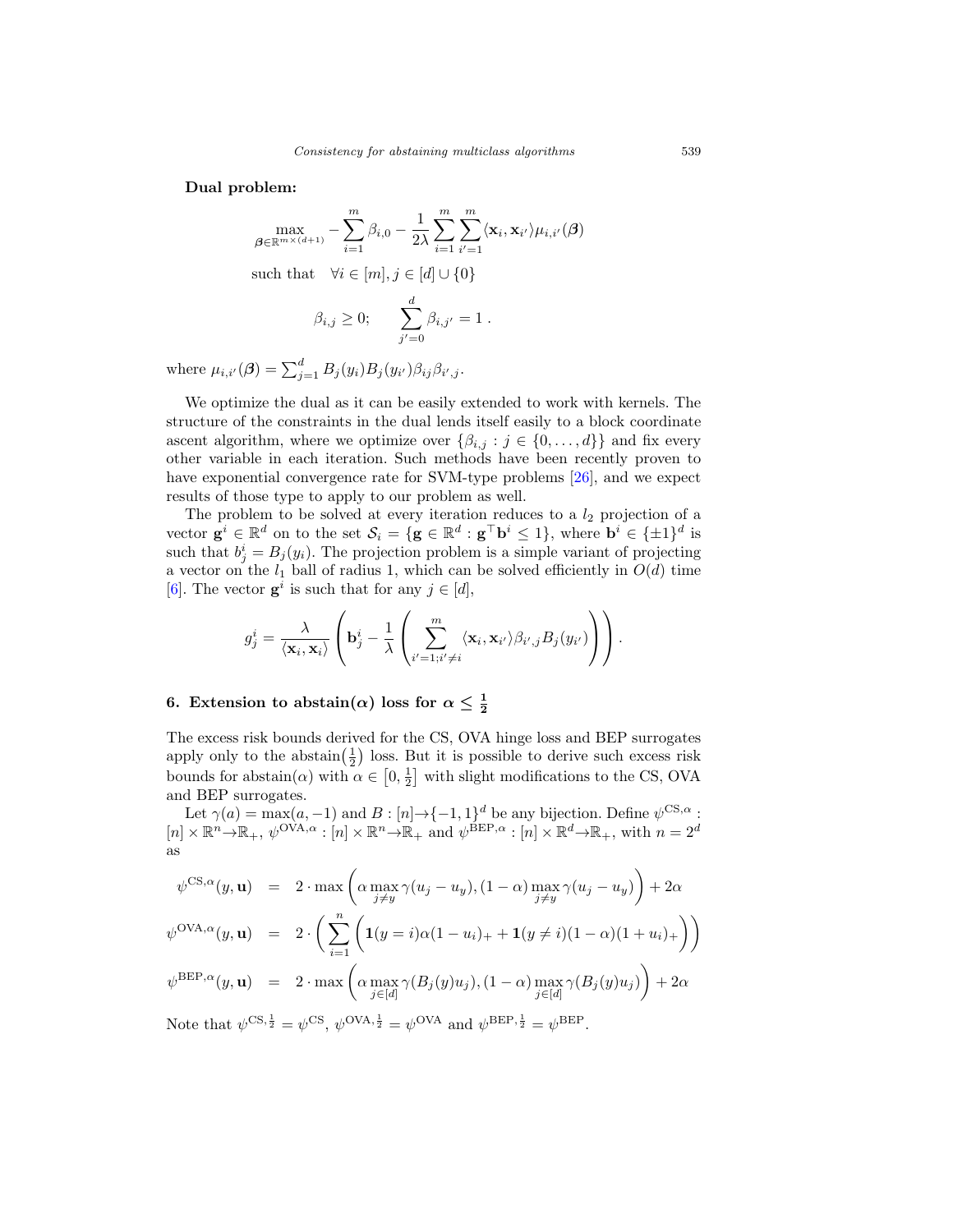For any  $\mathbf{p} \in \Delta_n$ , the  $\mathbf{u} \in \mathbb{R}^n$  that optimises  $\mathbf{p}^\top \psi^{\text{OVA}}(.)$ ,  $\mathbf{p}^\top \psi^{\text{CS}}(.)$  and the  $\mathbf{u} \in \mathbb{R}^d$  that optimises  $\mathbf{p}^\top \boldsymbol{\psi}^{\text{BEP}}$  (.) takes one of  $n+1$  possible values. The modifications to these surrogates change the optimal values in the exact way to ensure that the modified surrogates are optimal for the abstain( $\alpha$ ) loss. See equations 8.15 and 8.16 for the optimal u values for the OVA surrogate, equations 8.1 and 8.2 for the CS surrogate and equation 8.28 and 8.29 for the BEP surrogate.

One can get similar excess risk bounds for these modified surrogates as shown in Theorem below, the proof of which is in Section 8.

**Theorem 6.1.** Let  $n \in \mathbb{Z}_+$ ,  $\tau \in (0,1)$ ,  $\tau' \in (-1,1)$  and  $\alpha \in [0,\frac{1}{2}]$ . Let  $n = 2^d$ . Then, for all  $\mathbf{f} : \mathcal{X} \to \mathbb{R}^d$ ,  $\mathbf{g} : \mathcal{X} \to \mathbb{R}^n$ ,

$$
\begin{array}{rcl} \displaystyle \operatorname{er}_D^{\ell^{\alpha}}[\operatorname{pred}_{\tau}^{\mathrm{CS}\; \alpha}\circ \mathbf{g}] - \operatorname{er}_D^{\ell^{\alpha},*} & \leq & \displaystyle \frac{1}{2\min(\tau,1-\tau)}\left(\operatorname{er}_D^{\psi^{\mathrm{CS},\alpha}}[\mathbf{g}]-\operatorname{er}_D^{\psi^{\mathrm{CS},\alpha},*}\right), \\[10pt] \displaystyle \operatorname{er}_D^{\ell^{\alpha}}[\operatorname{pred}_{\tau'}^{\mathrm{OVA}}\circ \mathbf{g}] - \operatorname{er}_D^{\ell^{\alpha},*} & \leq & \displaystyle \frac{1}{2(1-|\tau'|)}\left(\operatorname{er}_D^{\psi^{\mathrm{OVA},\alpha}}[\mathbf{g}]-\operatorname{er}_D^{\psi^{\mathrm{OVA},\alpha},*}\right), \\[10pt] \displaystyle \operatorname{er}_D^{\ell^{\alpha}}[\operatorname{pred}_{\tau}^{\mathrm{BEP}}\circ \mathbf{f}] - \operatorname{er}_D^{\ell^{\alpha},*} & \leq & \displaystyle \frac{1}{2\min(\tau,1-\tau)}\left(\operatorname{er}_D^{\psi^{\mathrm{BEP},\alpha}}[\mathbf{f}]-\operatorname{er}_D^{\psi^{\mathrm{BEP},\alpha,*}}\right). \end{array}
$$

**Remark.** When  $n = 2$ , the Crammer-Singer surrogate, the one vs all hinge and the BEP surrogate all reduce to the hinge loss and  $\alpha$  is restricted to be at most  $\frac{1}{2}$  to ensure the relevance of the abstain option. Applying the above extension for  $\alpha \leq \frac{1}{2}$  to the hinge loss, we get the 'generalized hinge loss' of Bartlett and Wegkamp [2].

### 7. Experimental results

In this section, we give our experimental results for the proposed algorithms on both synthetic and real datasets. The synthetic data experiments illustrate the consistency of the three proposed algorithms for the abstain loss. The experiments on real data illustrate that one can achieve lower error rates on multiclass datasets if the classifier is allowed to abstain, and also show that the BEP algorithm has competitive performance with the other two algorithms

### 7.1. Synthetic data

We optimize the Crammer-Singer surrogate, the one vs all hinge surrogate and the BEP surrogate, over appropriate kernel spaces on a synthetic data set and show that the abstain $(\frac{1}{2})$  loss incurred by the trained model for all three algorithms approaches the Bayes optimal under various thresholds.

The dataset we used, with  $n = 8$  classes and 2-dimensional features, was generated as follows. We randomly sample 8 prototype vectors  $\mathbf{v}_1, \ldots, \mathbf{v}_8 \in \mathbb{R}^2$ , with each  $v_y$  drawn independently from a zero mean unit variance 2D-Gaussian,  $\mathcal{N}(\mathbf{0}, \mathbf{I}_2)$  distribution. These 8 prototype vectors correspond to the 8 classes. Each example  $(x, y)$  is generated by first picking y from one of the 8 classes uniformly at random, and the instance **x** is set as  $\mathbf{x} = \mathbf{v}_y + 0.65 \cdot \mathbf{u}$ , where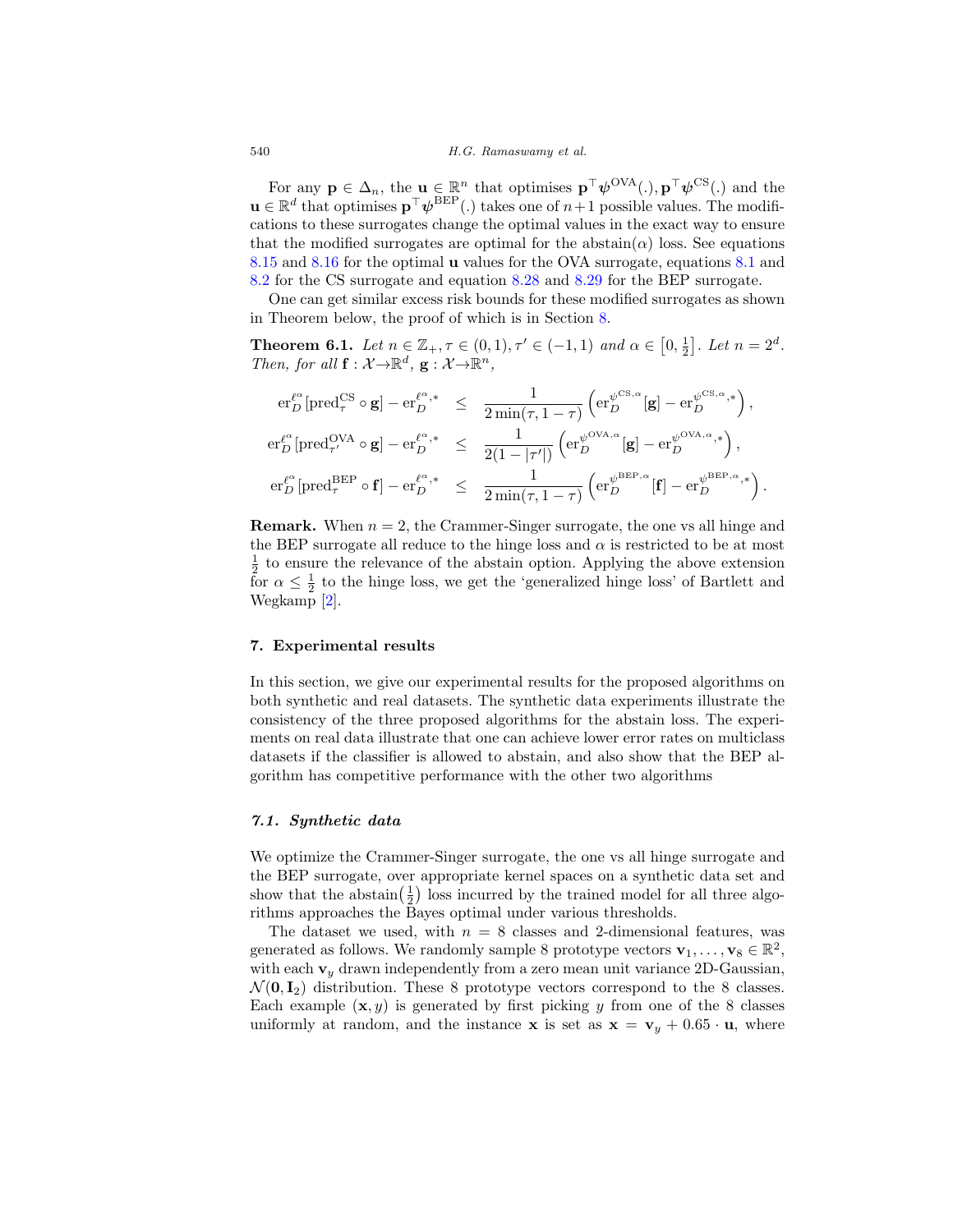

Fig 3. Results on synthetic data: Performance of the CS (left), OVA (middle) and BEP (right) surrogates for various thresholds as a function of training sample size.

**u** is independently drawn from  $\mathcal{N}(\mathbf{0}, \mathbf{I}_2)$ . We generated 12800 such  $(\mathbf{x}, y)$  pairs for training, and another 10000 examples each for testing and hyper-parameter validation.

The CS, OVA, BEP surrogates were all optimized over a reproducing kernel Hilbert Space (RKHS) with a Gaussian kernel and the standard norm-squared regularizer. The kernel width parameter and the regularization parameter were chosen by grid search using the separate validation set.<sup>2</sup>

As Figure 3 indicates, the expected abstain risk incurred by the trained model approaches the Bayes risk with increasing training data for all three algorithms and intermediate  $\tau$  values. The excess risk bounds in Theorems 3.1 and 4.1 break down when the threshold parameter  $\tau$  lies in  $\{0, 1\}$  for the CS and BEP surrogates, and in  $\{-1,1\}$  for the OVA surrogate. This is supported by the observation that, in Figure 3 the curves corresponding to these thresholds perform poorly. In particular, using  $\tau = 0$  for the CS and BEP algorithms implies that the resulting algorithms never abstain.

Though all three surrogate minimizing algorithms we consider are consistent w.r.t. abstain loss, we find that the BEP and OVA algorithms use less computation time and samples than the CS algorithm to attain the same error. We note that for the BEP surrogate to perform well as above, it is critical to use a flexible function class (such as the RBF kernel induced RKHS as above). In particular, when optimized over a linear kernel function class the BEP surrogate performs poorly (experiments not shown here), due to its restricted representation power.

## 7.2. Real data

We ran experiments on real multiclass datasets from the UCI repository, the details of which are in Table 1. In the yeast, letter, vehicle and image datasets, a standard train/test split is not indicated, hence we create a random split ourselves.

 $2$ We used Joachims' SVM-light package [14] for the OVA and CS algorithms.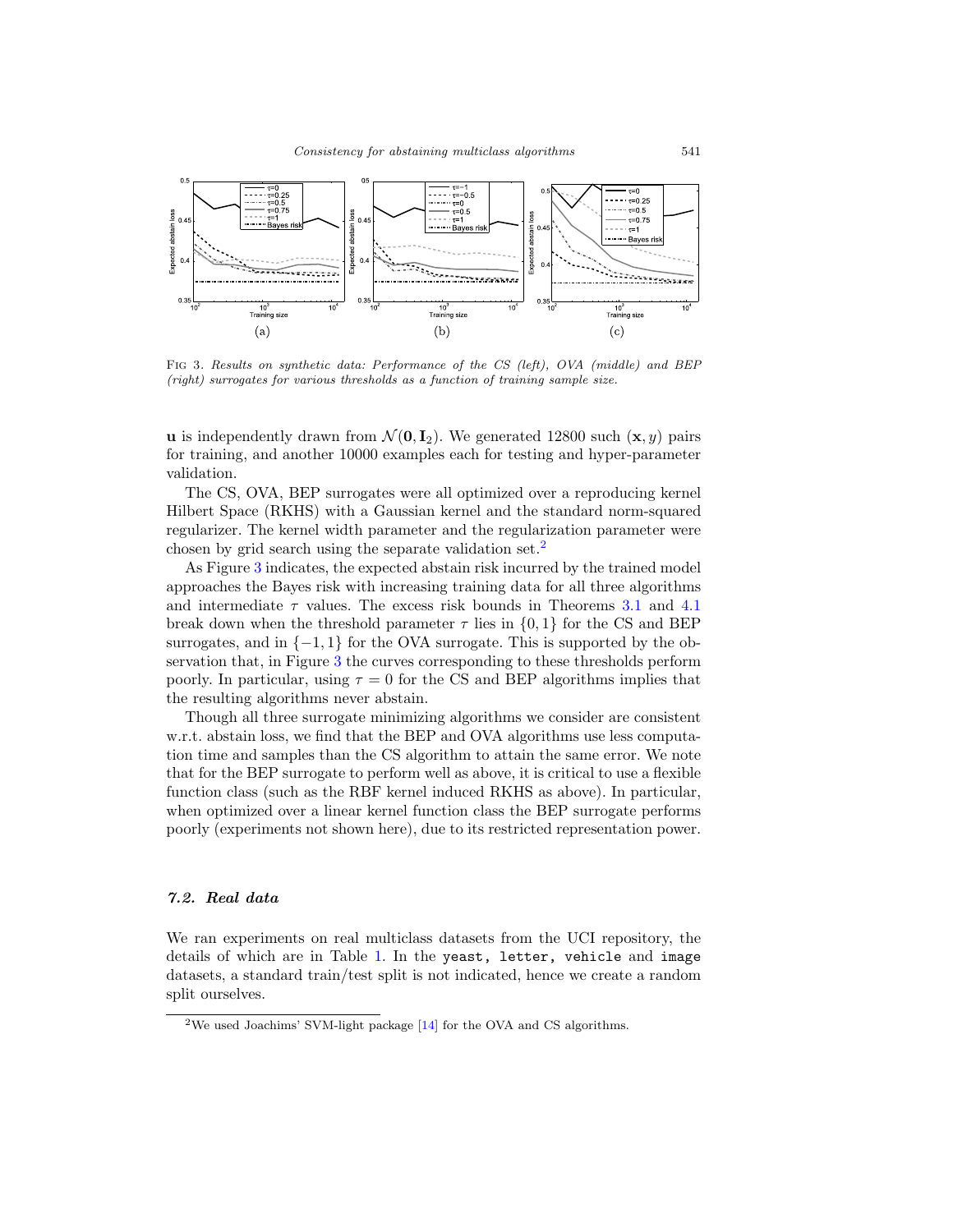542 H.G. Ramaswamy et al.

TABLE 1 Details of datasets used.

|           | $#$ Train | $#$ Test | $#$ Feat | Class |
|-----------|-----------|----------|----------|-------|
| satimage  | 4,435     | 2,000    | 36       |       |
| yeast     | 1,000     | 484      | 8        | 10    |
| letter    | 16,000    | 4,000    | 16       | 26    |
| vehicle   | 700       | 146      | 18       |       |
| image     | 2,000     | 310      | 19       |       |
| covertype | 15,120    | 565,892  | 54       |       |

TABLE 2

Error percentages (as a fraction of all test instances) of the three algorithms when the rejection percentage is fixed at 0%, 20% and 40%.

| Reject:    |      | $0\%$ |            |         | $20\%$     |            |          | 40%  |            |
|------------|------|-------|------------|---------|------------|------------|----------|------|------------|
| Algorithm: | CS   | OVA   | <b>BEP</b> | CS      | <b>OVA</b> | <b>BEP</b> | CS       | OVA  | <b>BEP</b> |
| satimage   | 12.2 | 8.5   | 8.1        | 6.8     | 2.3        | 2.3        | 2.9      | 0.9  | 0.5        |
| yeast      | 39.4 | 40.5  | 39.4       | 26.8    | 27.6       | 27.2       | 18.1     | 18.9 | $18.1\,$   |
| letter     | 4.2  | 2.5   | 4.6        | $1.2\,$ | 0.1        | 0.6        | 0.3      | 0.0  | 0.0        |
| vehicle    | 31.5 | 19.1  | 20.5       | 24.1    | 9.4        | $13.1\,$   | 16.0     | 5.4  | 6.1        |
| image      | 5.8  | 3.8   | 4.8        | 1.9     | 0.9        | 0.9        | 0.7      | 0.6  | 0.6        |
| covertype  | 31.8 | 27.9  | 29.4       | 23.1    | 18.3       | 20.4       | $16.2\,$ | 10.9 | 12.8       |

All three algorithms (CS, OVA and BEP) were optimized over an RKHS with a Gaussian kernel and the standard norm-squared regularizer. The kernel width and regularization parameters were chosen through validation – 10-fold cross-validation in the case of satimage, yeast, vehicle and image datasets, and a 75-25 split of the train set into train and validation for the letter and covertype datasets. For simplicity we set  $\tau = 0$  (or  $\tau = -1$  for OVA) during the validation phase in the first set of experiments. In the second set of experiments, we chose the value of  $\tau$  along with the kernel width and regularisation parameters to optimise the abstain $(\frac{1}{2})$  loss.

The results of the first set of experiments with the CS, OVA and BEP algorithms are given in Table 2. The rejection rate is fixed at some given level  $(0\%, 20\% \text{ and } 40\%)$  by choosing the threshold  $\tau$  for each algorithm and dataset appropriately. As can be seen from the Table, the BEP algorithm's performance is comparable to the OVA, and is better than the CS algorithm. However, Table 4, which gives the training and testing times for the algorithms, reveals that the BEP algorithm runs the fastest, thus making the BEP algorithm a good option for large datasets. The main reason for the observed speedup of the BEP is that it learns only  $log_2(n)$  functions for a *n*-class problem and hence the speedup factor of the BEP over the OVA would potentially be better for larger n.

In the second set of experiments we fix the cost of abstaining  $\alpha$ , to be equal to  $\frac{1}{2}$ . The kernel width, regularisation and threshold parameters are chosen to optimise the abstain( $\frac{1}{2}$ ) loss in the validation phase. The abstain( $\frac{1}{2}$ ) loss values for the CSA, OVA and BEP algorithm with tuned thresholds are given in Table 3. The most interesting values for this are on the vehicle and yeast dataset,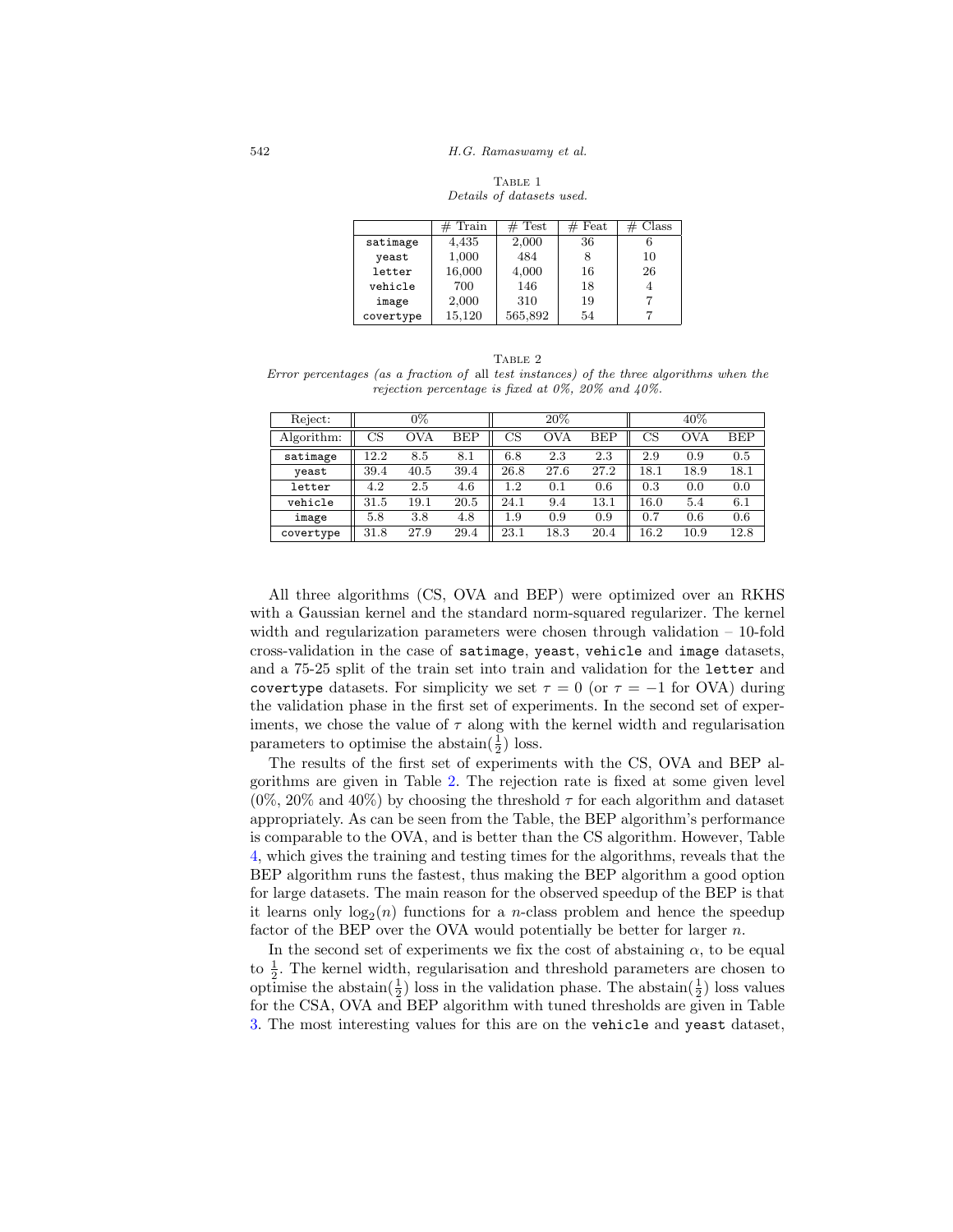|  | A RL |  |
|--|------|--|
|--|------|--|

The Abstain( $\frac{1}{2}$ ) loss values for the CS, OVA, and BEP algorithms. The regularisation, kernel width and threshold parameters are tuned on the validation set.

| Algorithm: | CS    | OVA   | <b>BEP</b> |
|------------|-------|-------|------------|
| satimage   | 0.122 | 0.085 | 0.080      |
| yeast      | 0.376 | 0.361 | 0.382      |
| letter     | 0.042 | 0.025 | 0.047      |
| vehicle    | 0.328 | 0.184 | 0.201      |
| image      | 0.058 | 0.039 | 0.051      |
| covertype  | 0.319 | 0.275 | 0.294      |

TABLE 4 Total train time (total test time) in seconds.

| Algorithm | ЗS          | OVA          | BEF       |
|-----------|-------------|--------------|-----------|
| satimage  | 1582(49)    | 86(9)        | 42(5      |
| yeast     | 10(2)       | 6(1          |           |
| letter    | 2527(180)   | 635(42)      | 220(13)   |
| vehicle   | 5(0)        | 3(0)         |           |
| image     | 211(5)      | 16(1         | 5(0       |
| covertype | 9939(30721) | 10563(13814) | 502(3943) |

where the final algorithms chose thresholds that abstain in the test set and perform marginally better than predicting some class on all instances, the loss values for which are simply given by the first three columns of Table 2.

### 8. Proofs

Both Theorems 3.1 and 4.1 follow from Theorem 6.1, whose proof we divide into three separate parts below.

# 8.1. Modified Crammer-Singer surrogate

Let  $\gamma(a) = \max(a, -1)$ . We have,

$$
\psi^{\text{CS},\alpha}(y,\mathbf{u}) = 2 \cdot \max \left( \alpha \max_{j \neq y} \gamma(u_j - u_y), (1 - \alpha) \max_{j \neq y} \gamma(u_j - u_y) \right) + 2\alpha,
$$
  
\n
$$
\text{pred}_{\tau}^{\text{CS}}(\mathbf{u}) = \begin{cases} \text{argmax}_{i \in [n]} u_i & \text{if } u_{(1)} - u_{(2)} > \tau \\ \bot & \text{otherwise} \end{cases}
$$

Define the sets  $\mathcal{U}_1,\ldots,\mathcal{U}_n,\mathcal{U}_\perp$  such that  $\mathcal{U}_i$  is the set of vectors **u** in  $\mathbb{R}^n$ , for which  $\text{pred}_{\tau}^{\text{CS}}(\mathbf{u}) = i$ 

$$
\begin{array}{rcl}\nU_y^{\tau} & = & \{ \mathbf{u} \in \mathbb{R}^n : u_y > u_j + \tau \text{ for all } j \neq y \}; \ \ y \in [n] \\
U_{\perp}^{\tau} & = & \{ \mathbf{u} \in \mathbb{R}^n : u_{(1)} \le u_{(2)} + \tau \}.\n\end{array}
$$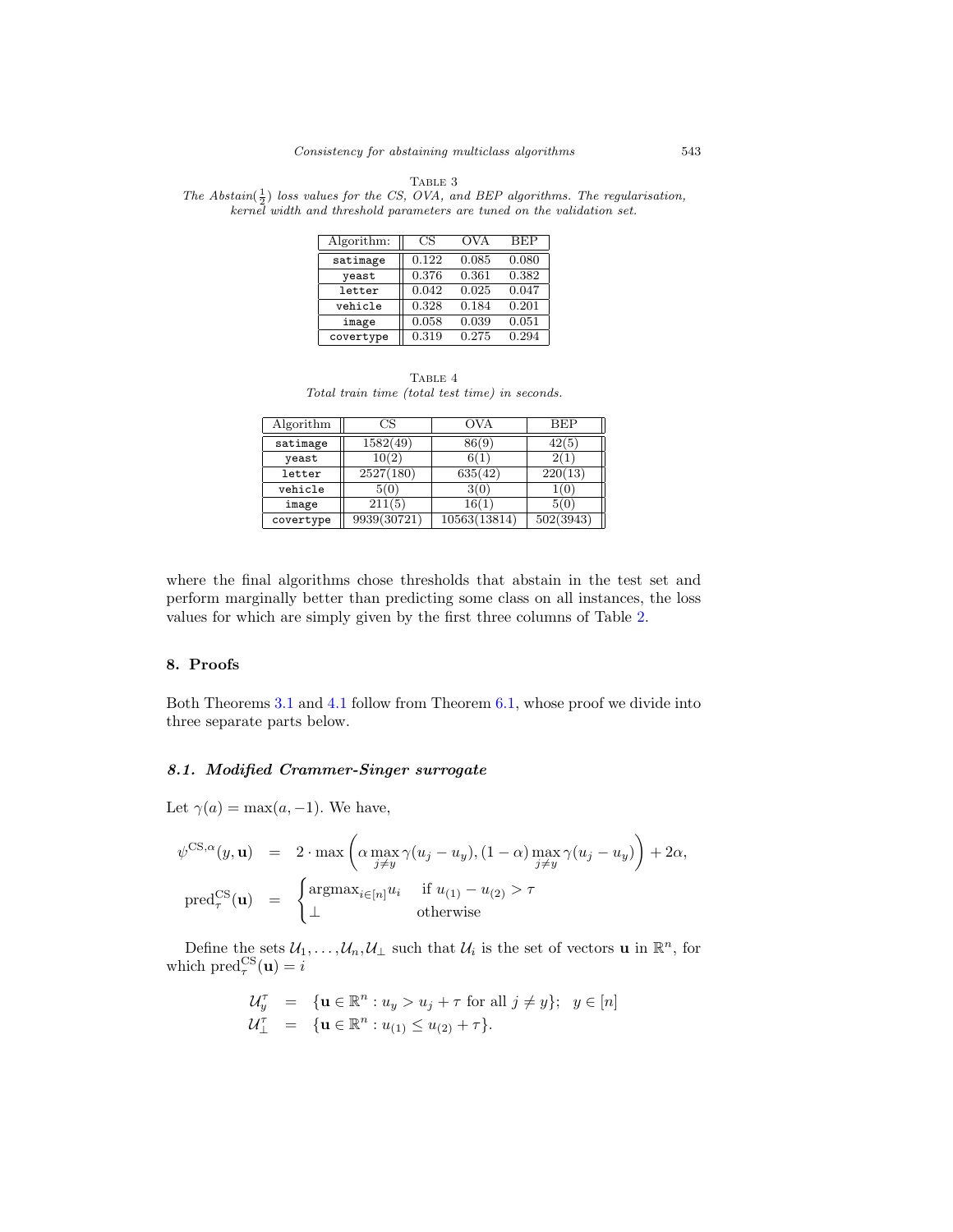The following lemma gives some crucial, but straightforward to prove, (in)equalities satisfied by the Crammer-Singer surrogate.

**Lemma 8.1.** Let  $\alpha \in [0, \frac{1}{2}]$ .

$$
\forall y \in [n], \ \forall \mathbf{p} \in \Delta_n
$$
  

$$
\mathbf{p}^\top \boldsymbol{\psi}^{\mathrm{CS},\alpha}(\mathbf{e}_y) = 2(1-p_y),
$$
 (8.1)

$$
\mathbf{p}^{\top}\boldsymbol{\psi}^{\mathrm{CS},\alpha}(\mathbf{0}) = 2\alpha, \tag{8.2}
$$

$$
\forall \mathbf{u} \in \mathbb{R}^n, \forall y \in \text{argmax}_i u_i, \forall y' \notin \text{argmax}_i u_i
$$

$$
\psi^{\text{CS},\alpha}(y,\mathbf{u}) = 2\alpha \cdot (u_{(2)} - u_{(1)} + 1)_+, \tag{8.3}
$$

$$
\psi^{\text{CS},\alpha}(y',\mathbf{u}) \geq 2(1-\alpha)(u_{(1)}-u_{(2)})+2\alpha, \tag{8.4}
$$

where  $\mathbf{e}_y$  is the vector in  $\mathbb{R}^n$  with 1 in the y<sup>th</sup> position and 0 everywhere else.

We will prove the following theorem.

**Theorem 8.2.** Let  $\alpha \in [0, \frac{1}{2}], n \in \mathbb{N}, \tau \in (0, 1)$ ,. Then for all  $\mathbf{f} : \mathcal{X} \to \mathbb{R}^n$ 

$$
\mathrm{er}_{D}^{\ell^{\alpha}}[\mathrm{pred}_{\tau}^{\mathrm{CS}} \circ \mathbf{f}] - \mathrm{er}_{D}^{\ell^{\alpha},*} \leq \frac{1}{2 \min(\tau, 1-\tau)} \left( \mathrm{er}_{D}^{\psi^{\mathrm{CS},\alpha}}[\mathbf{f}] - \mathrm{er}_{D}^{\psi^{\mathrm{CS},\alpha},*} \right)
$$

*Proof.* We will show that  $\forall \mathbf{p} \in \Delta_n$  and all  $\mathbf{u} \in \mathbb{R}^d$ 

$$
\mathbf{p}^{\top} \boldsymbol{\psi}^{\text{CS},\alpha}(\mathbf{u}) - \inf_{u' \in \mathbb{R}^n} \mathbf{p}^{\top} \boldsymbol{\psi}^{\text{CS},\alpha}(\mathbf{u}') \geq 2 \min(\tau, 1-\tau) \left( \mathbf{p}^{\top} \boldsymbol{\ell}_{\text{pred}_{\tau}^{\text{CS}}(\mathbf{u})}^{\alpha} - \min_{t} \mathbf{p}^{\top} \boldsymbol{\ell}_{t}^{\alpha} \right).
$$
\n(8.5)

The Theorem simply follows from linearity of expectation.

**Case 1:**  $p_y \ge 1 - \alpha$  for some  $y \in [n]$ .

We have that  $y \in \operatorname{argmin}_t \mathbf{p}^\top \boldsymbol{\ell}_t^{\alpha}$ .

Case 1a:  $\mathbf{u} \in \mathcal{U}_y^{\tau}$ 

The RHS of Equation (8.5) is zero, and hence becomes trivial. Case 1b:  $u \in \mathcal{U}_1^{\tau}$ 

We have that  $u_{(1)} - u_{(2)} \leq \tau$ . Let  $q = \sum_{i \in \text{argmax}_j u_j} p_i$ . We then have

$$
\mathbf{p}^{\top} \boldsymbol{\psi}^{\text{CS},\alpha}(\mathbf{u}) - \mathbf{p}^{\top} \boldsymbol{\psi}^{\text{CS},\alpha}(\mathbf{e}_{y})
$$
\n
$$
\stackrel{\text{(8.1)}}{=} \sum_{i:u_{i}=u_{(1)}} p_{i} \boldsymbol{\psi}^{\text{CS},\alpha}(i, \mathbf{u}) + \sum_{i:u_{i} < u_{(1)}} p_{y} \boldsymbol{\psi}^{\text{CS},\alpha}(y, \mathbf{u}) - 2(1 - p_{y})
$$
\n
$$
\stackrel{\text{(8.3)},\text{(8.4)}}{\geq} 2q\alpha(u_{(2)} - u_{(1)} + 1)
$$
\n
$$
+ 2(1 - q)((1 - \alpha)(u_{(1)} - u_{(2)}) + \alpha) - 2(1 - p_{y})
$$
\n
$$
= 2(\alpha + p_{y} - 1) + 2(u_{(2)} - u_{(1)})(\alpha + q - 1)
$$
\n
$$
\geq 2(p_{y} + \alpha - 1)(1 - \tau) \tag{8.6}
$$

The last inequality follows from  $u_{(2)} - u_{(1)} \ge -\tau$  because, if  $q > p_y$  then  $u_{(1)} = u_{(2)}$ .

$$
\mathbf{p}^{\top} \boldsymbol{\ell}_{\text{pred}_{\tau}^{\text{CS}}(\mathbf{u})}^{\alpha} - \min_{t} \mathbf{p}^{\top} \boldsymbol{\ell}_{t}^{\alpha} = \mathbf{p}^{\top} \boldsymbol{\ell}_{\perp}^{\alpha} - \mathbf{p}^{\top} \boldsymbol{\ell}_{y}^{\alpha} = p_{y} + \alpha - 1
$$
 (8.7)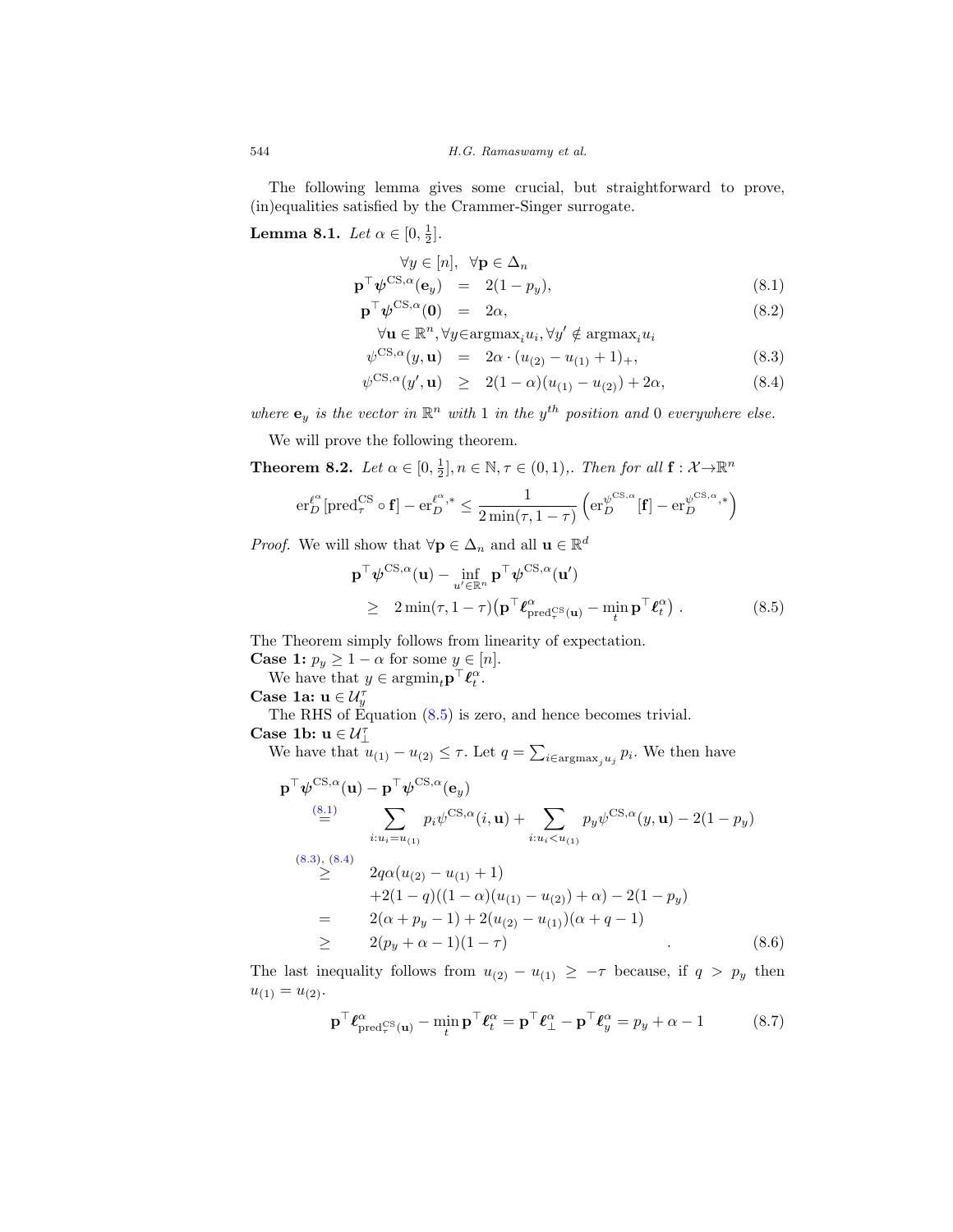From Equations  $(8.6)$  and  $(8.7)$  we have

$$
\mathbf{p}^{\top} \boldsymbol{\psi}^{\text{CS},\alpha}(\mathbf{u}) - \inf_{u' \in \mathbb{R}^n} \mathbf{p}^{\top} \boldsymbol{\psi}^{\text{CS},\alpha}(\mathbf{u}')
$$
\n
$$
\geq 2(1-\tau) \left( \mathbf{p}^{\top} \boldsymbol{\ell}_{\text{pred}_{\tau}^{\text{CS}}(\mathbf{u})}^{\alpha} - \min_{t} \mathbf{p}^{\top} \boldsymbol{\ell}_{t}^{\alpha} \right) \tag{8.8}
$$

Case 1c:  $\mathbf{u} \in \mathbb{R}^n \setminus (\mathcal{U}_y^{\tau} \cup \mathcal{U}_\perp^{\tau})$ 

We have  $\text{pred}_{\tau}^{\text{CS}}(\mathbf{u}) = y' \neq y$ . Also  $p_{y'} \leq 1 - p_y \leq \alpha$  and  $u_{(1)} = u_{y'} > u_{(2)} + \tau$ . Let  $\mathbf{u}' \in \mathbb{R}^n$  be such that  $u'_y = u_{y'}$ ,  $u'_{y'} = u_y$  and  $u_i = u'_i$  for all  $i \notin \{y, y'\}.$ We have

$$
\begin{split}\n\mathbf{p}^{\top}\psi^{\text{CS},\alpha}(\mathbf{u}) - \mathbf{p}^{\top}\psi^{\text{CS},\alpha}(\mathbf{u}') \\
&= p_y\psi^{\text{CS},\alpha}(y,\mathbf{u}) + p_{y'}\psi^{\text{CS},\alpha}(y',\mathbf{u}) \\
&- (p_y\psi^{\text{CS},\alpha}(y,\mathbf{u}') + p_{y'}\psi^{\text{CS},\alpha}(y',\mathbf{u}')) \\
&= p_y(\psi^{\text{CS},\alpha}(y,\mathbf{u}) - \psi^{\text{CS},\alpha}(y,\mathbf{u}')) - p_{y'}(\psi^{\text{CS},\alpha}(y',\mathbf{u}') - \psi^{\text{CS},\alpha}(y',\mathbf{u})) \\
&= (p_y - p_{y'})(\psi^{\text{CS},\alpha}(y,\mathbf{u}) - \psi^{\text{CS},\alpha}(y,\mathbf{u}')) \\
&\geq (p_y - p_{y'})(2(1-\alpha)(u_{(1)} - u_{(2)}) + 2\alpha - 2\alpha(u_{(2)} - u_{(1)} + 1)_+) \\
&\geq (p_y - p_{y'})(2(1-\alpha)(\tau) + 2\alpha - 2\alpha(-\tau + 1)) \\
&= (p_y - p_{y'})(2\tau)\n\end{split} \tag{8.9}
$$

The second inequality above follows from the reasoning that the term is minimized when  $(u_{(1)} - u_{(2)})$  is as small as possible, which is  $\tau$  in this case.

We also have that

$$
\mathbf{p}^{\top} \boldsymbol{\ell}_{\text{pred}_{\tau}^{\text{CS}}(\mathbf{u})}^{\alpha} - \min_{t} \mathbf{p}^{\top} \boldsymbol{\ell}_{t}^{\alpha} = \mathbf{p}^{\top} \boldsymbol{\ell}_{y'}^{\alpha} - \mathbf{p}^{\top} \boldsymbol{\ell}_{y}^{\alpha} = p_{y} - p_{y'}
$$
(8.10)

From Equations  $(8.9)$  and  $(8.10)$  we have

$$
\mathbf{p}^{\top} \boldsymbol{\psi}^{\text{CS},\alpha}(\mathbf{u}) - \inf_{u' \in \mathbb{R}^n} \mathbf{p}^{\top} \boldsymbol{\psi}^{\text{CS},\alpha}(\mathbf{u}') \geq 2\tau (\mathbf{p}^{\top} \boldsymbol{\ell}_{\text{pred}_{\tau}^{\text{CS}}(\mathbf{u})}^{\alpha} - \min_{t} \mathbf{p}^{\top} \boldsymbol{\ell}_{t}^{\alpha})
$$
\n(8.11)

**Case 2:**  $p_{y'} < 1 - \alpha$  for all  $y' \in [n]$ 

We have that  $\bot \in \operatorname{argmin}_t \mathbf{p}^\top \dot{\boldsymbol{\ell}}_t^{\alpha}$ 

**Case 2a:**  $\mathbf{u} \in \mathcal{U}^{\tau}_{\perp}$  (or  $\text{pred}_{\tau}^{\text{CS}}(\mathbf{u}) = \perp$ )

The RHS of Equation (8.5) is zero, and hence becomes trivial. **Case 2b:**  $\mathbf{u} \in \mathbb{R}^n \setminus \mathcal{U}_\perp^{\tau}$  (or  $\text{pred}_{\tau}^{\text{CS}}(\mathbf{u}) \neq \perp$ )

Let  $\text{pred}_{\tau}^{\text{CS}}(\mathbf{u}) = \text{argmax}_{i} u_i = y$ . We have that  $u_{(1)} = u_y > u_{(2)} + \tau$  and  $p_y < 1 - \alpha$ .

$$
\mathbf{p}^{\top} \boldsymbol{\psi}^{\text{CS},\alpha}(\mathbf{u}) - \mathbf{p}^{\top} \boldsymbol{\psi}^{\text{CS},\alpha}(\mathbf{0})
$$

$$
\stackrel{\text{(8.2)}}{=} \left( \sum_{i=1; i \neq y}^{n} p_i \boldsymbol{\psi}^{\text{CS},\alpha}(i, \mathbf{u}) + p_y \boldsymbol{\psi}^{\text{CS},\alpha}(y, \mathbf{u}) \right) - 2\alpha
$$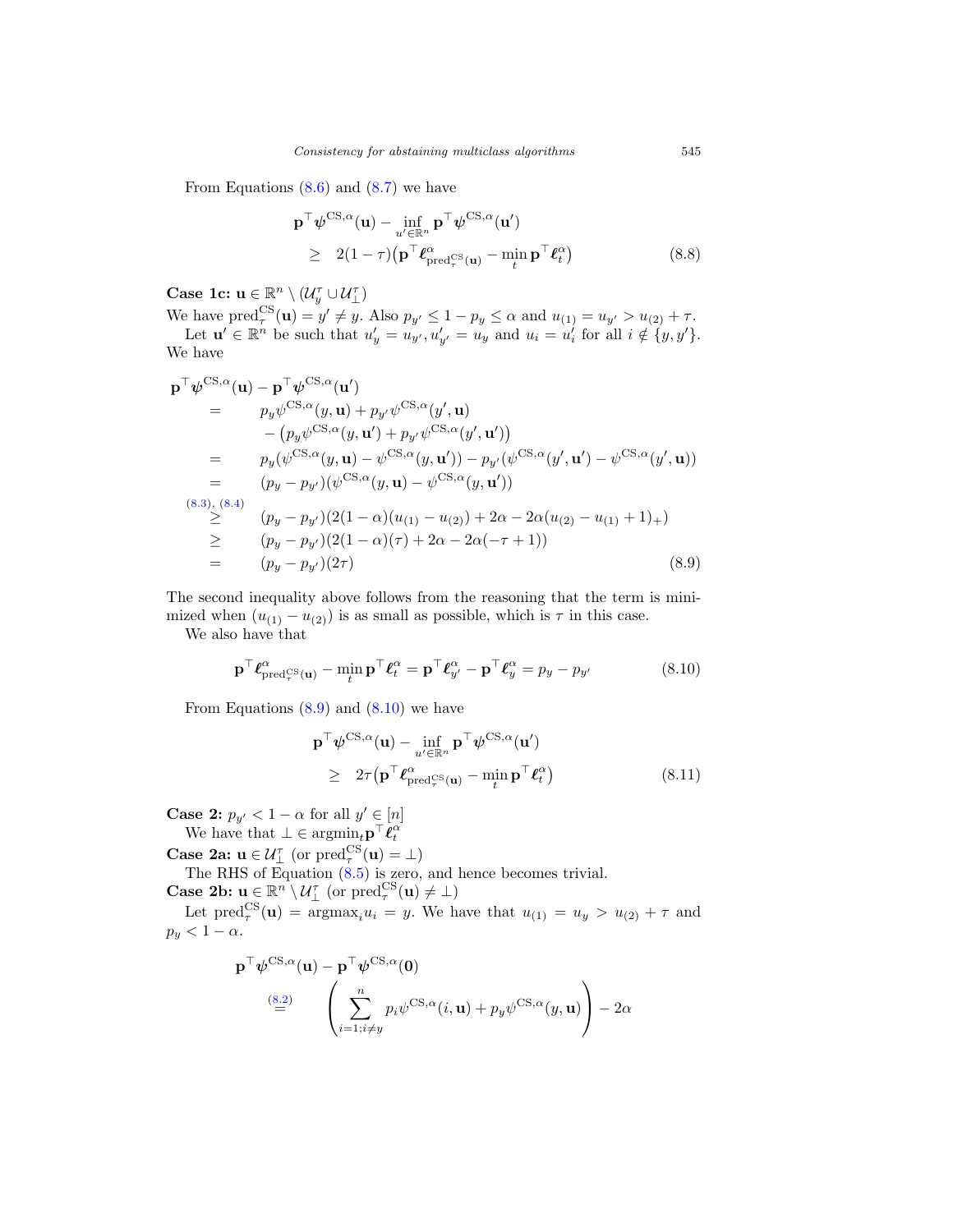(8.3), (8.4)  
\n
$$
\geq 2(1 - p_y)(1 - \alpha)(u_{(1)} - u_{(2)}) + 2\alpha(1 - p_y) + 2p_y\alpha(u_{(2)} - u_{(1)} + 1) - 2\alpha
$$
\n
$$
= (u_{(1)} - u_{(2)})(2(1 - p_y)(1 - \alpha) - 2\alpha p_y) \geq 2(1 - p_y - \alpha)(\tau) \tag{8.12}
$$

We also have that

$$
\mathbf{p}^{\top} \boldsymbol{\ell}_{\text{pred}_{\tau}^{\text{CS}}(\mathbf{u})}^{\alpha} - \min_{t} \mathbf{p}^{\top} \boldsymbol{\ell}_{t}^{\alpha} = \mathbf{p}^{\top} \boldsymbol{\ell}_{y}^{\alpha} - \mathbf{p}^{\top} \boldsymbol{\ell}_{\perp}^{\alpha} = 1 - \alpha - p_{y}
$$
 (8.13)

From Equations  $(8.12)$  and  $(8.13)$  we have

$$
\mathbf{p}^{\top} \boldsymbol{\psi}^{\text{CS},\alpha}(\mathbf{u}) - \inf_{u' \in \mathbb{R}^n} \mathbf{p}^{\top} \boldsymbol{\psi}^{\text{CS},\alpha}(\mathbf{u}')
$$
\n
$$
\geq 2\tau (\mathbf{p}^{\top} \boldsymbol{\ell}_{\text{pred}_{\tau}^{\text{CS}}(\mathbf{u})}^{\alpha} - \min_{t} \mathbf{p}^{\top} \boldsymbol{\ell}_{t}^{\alpha})
$$
\n(8.14)

Equation  $(8.5)$ , and hence the theorem, follows from Equations  $(8.8)$ ,  $(8.11)$  and  $(8.14).$  $\Box$ 

# 8.2. Modified one-vs-all hinge

We have

$$
\psi^{\text{OVA},\alpha}(y,\mathbf{u}) = 2 \cdot \left( \sum_{i=1}^{n} \left( \mathbf{1}(y=i)\alpha(1-u_i)_+ + \mathbf{1}(y\neq i)(1-\alpha)(1+u_i)_+ \right) \right)
$$
  
pred<sub>\tau</sub><sup>OVA</sup>( $\mathbf{u}$ ) = 
$$
\begin{cases} \text{argmax}_{i \in [n]} u_i & \text{if } \max_j u_j > \tau \\ \bot & \text{otherwise} \end{cases}
$$

Define the sets  $\mathcal{U}_1^{\tau}, \ldots, \mathcal{U}_n^{\tau}, \mathcal{U}_\perp^{\tau}$  such that  $\mathcal{U}_i$  is the set of vectors **u** in  $\mathbb{R}^n$ , for which  $pred_{\tau}^{\text{OVA}}(\mathbf{u}) = i$ 

$$
\begin{aligned} \mathcal{U}_y^\tau \; &= \; \{ \mathbf{u} \in \mathbb{R}^n : u_y > \tau, y = \operatorname{argmax}_{i \in [n]} u_i \}, \ y \in [n] \\ \mathcal{U}_\perp^\tau \; &= \; \{ \mathbf{u} \in \mathbb{R}^n : u_j \leq \tau \text{ for all } j \in [n] \}. \end{aligned}
$$

The following lemma gives some crucial, but straightforward to prove, (in)equalities satisfied by the OVA hinge surrogate.

# Lemma 8.3.

$$
\forall y \in [n], \forall \mathbf{p} \in \Delta_n, \forall \mathbf{u} \in [-1, 1]^n
$$
  

$$
\mathbf{p}^\top \boldsymbol{\psi}^{\text{OVA}, \alpha} (2\mathbf{e}_y - 1) = 4(1 - p_y)
$$
 (8.15)

$$
\mathbf{p}^{\top}\boldsymbol{\psi}^{\text{OVA},\alpha}(-1) = 4\alpha \tag{8.16}
$$

$$
\psi^{\text{OVA}}(y, \mathbf{u}) = 2((1 - \alpha) \sum_{j \neq y} u_j - \alpha u_y) + c \qquad (8.17)
$$

where  $c = 2((1 - \alpha)(n - 1) + \alpha)$ .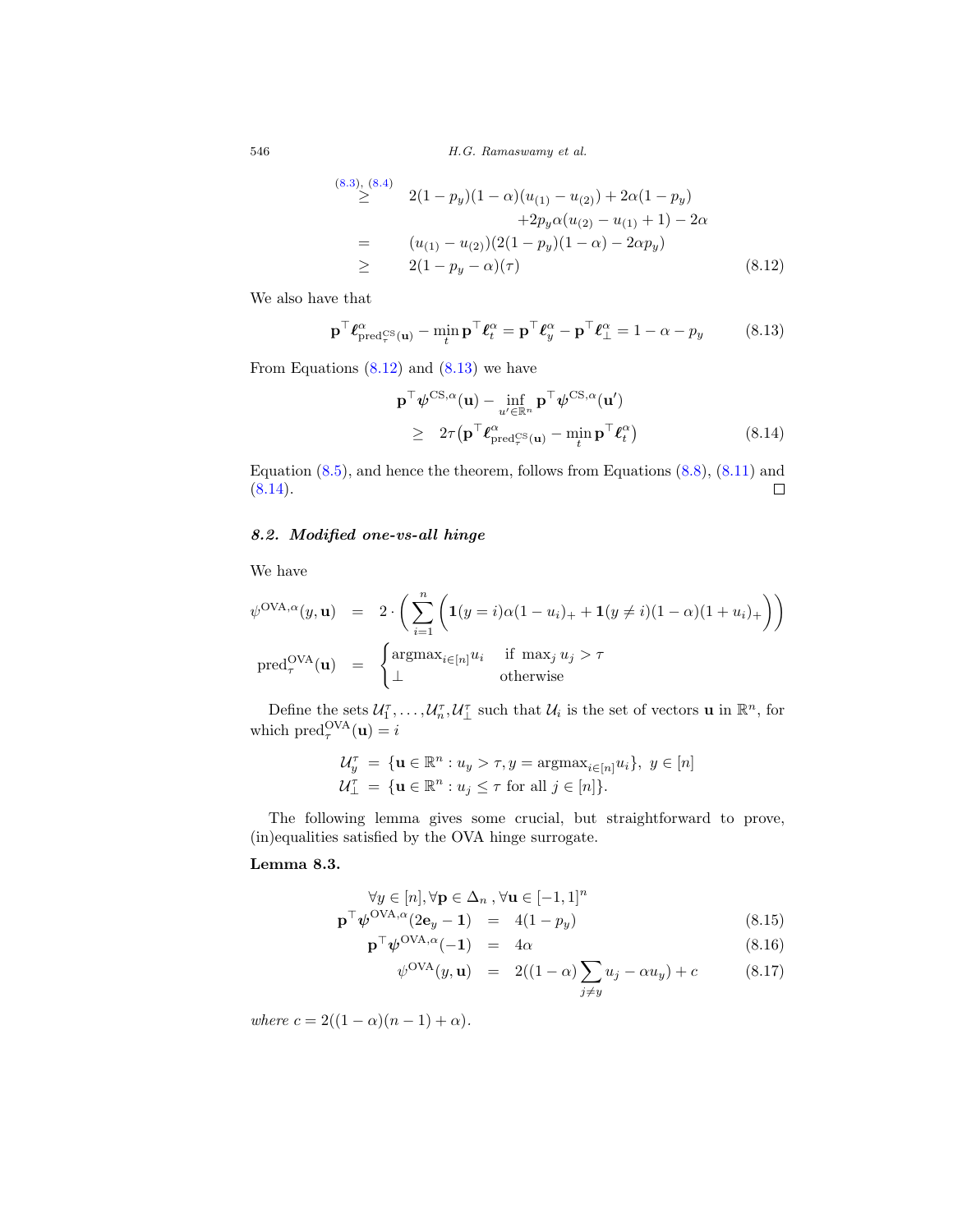**Theorem 8.4.** Let  $n \in \mathbb{N}, \tau \in (0,1)$  and  $\alpha \in [0, \frac{1}{2}]$ . Then for all  $\mathbf{f} : \mathcal{X} \to \mathbb{R}^n$ ,

$$
\mathrm{er}_{D}^{\ell^{\alpha}}[\mathrm{pred}_{\tau}^{\mathrm{OVA}} \circ \mathbf{f}] - \mathrm{er}_{D}^{\ell^{\alpha},*} \quad \leq \quad \frac{1}{2(1-|\tau|)} \left( \mathrm{er}_{D}^{\psi^{\mathrm{OVA},\alpha}}[\mathbf{f}] - \mathrm{er}_{D}^{\psi^{\mathrm{OVA},\alpha,*}} \right).
$$

*Proof.* We will show that  $\forall \mathbf{p} \in \Delta_n$  and all  $\mathbf{u} \in [-1, 1]^n$ 

$$
\mathbf{p}^{\top} \boldsymbol{\psi}^{\text{OVA}, \alpha}(\mathbf{u}) - \inf_{u' \in \mathbb{R}^n} \mathbf{p}^{\top} \boldsymbol{\psi}^{\text{OVA}, \alpha}(\mathbf{u}') \geq 2(1 - |\tau|) \left( \mathbf{p}^{\top} \boldsymbol{\ell}_{\text{pred}_{\tau}}^{\alpha} \mathrm{OVA}, \alpha_{(\mathbf{u})} - \min_{t} \mathbf{p}^{\top} \boldsymbol{\ell}_{t}^{\alpha} \right),
$$
\n(8.18)

the Theorem simply follows from the observation that for all  $\mathbf{u} \in \mathbb{R}^n$  clipping the components of **u** to  $[-1, 1]$  does not increase  $\psi^{OVA}(y, \mathbf{u})$  for any y.

**Case 1:**  $p_y \ge 1 - \alpha$  for some  $y \in [n]$ .

We have that  $y \in \operatorname{argmin}_{t} \mathbf{p}^{\top} \boldsymbol{\ell}_{t}^{\alpha}$ .

Case 1a:  $\mathbf{u} \in [-1,1]^n \cap \mathcal{U}_y^{\tau}$ 

The RHS of Equation  $(8.18)$  is zero, and hence becomes trivial.

Case 1b:  $\mathbf{u} \in [-1,1]^n \cap \mathcal{U}_\perp^\tau$ We have that  $\max_j u_j \leq \tau$ . And hence

$$
\mathbf{p}^{\top} \boldsymbol{\psi}^{\text{OVA}, \alpha}(\mathbf{u}) - \mathbf{p}^{\top} \boldsymbol{\psi}^{\text{OVA}, \alpha} (2\mathbf{e}_{y} - 1)
$$
\n
$$
\stackrel{(8.15)}{=} \sum_{i=1}^{n} p_{i} \boldsymbol{\psi}^{\text{OVA}, \alpha} (i, \mathbf{u}) - 4(1 - p_{y})
$$
\n
$$
\stackrel{(8.17)}{=} \sum_{i=1}^{n} 2p_{i} \left( (1 - \alpha) \sum_{j \neq i} u_{j} - \alpha u_{i} \right) + 2((1 - \alpha)(n - 1) + \alpha) - 4(1 - p_{y})
$$
\n
$$
= \sum_{i=1}^{n} 2u_{i}((1 - \alpha)(1 - p_{i}) - p_{i}\alpha) + 2((1 - \alpha)(n - 1) + \alpha) - 4(1 - p_{y})
$$
\n
$$
= \sum_{i=1}^{n} 2u_{i}(1 - \alpha - p_{i}) + 2((1 - \alpha)(n - 1) + \alpha) - 4(1 - p_{y})
$$
\n
$$
\geq \sum_{i \in [n] \setminus \{y\}} 2(-1)(1 - \alpha - p_{i}) + 2\tau(1 - \alpha - p_{y}) + 2((1 - \alpha)(n - 1) + \alpha)
$$
\n
$$
- 4(1 - p_{y})
$$
\n
$$
= 2(1 - p_{y} + (n - 1)(\alpha - 1)) + 2\tau(1 - \alpha - p_{y}) + 2((1 - \alpha)(n - 1) + \alpha)
$$
\n
$$
- 4(1 - p_{y})
$$
\n
$$
= 2(1 - \tau)(\alpha + p_{y} - 1)
$$
\n(8.19)

We also have

$$
\mathbf{p}^{\top} \boldsymbol{\ell}_{\text{pred}_{\tau}^{\text{OVA}}(\mathbf{u})}^{\alpha} - \min_{t} \mathbf{p}^{\top} \boldsymbol{\ell}_{t}^{\alpha} = \mathbf{p}^{\top} \boldsymbol{\ell}_{\perp}^{\alpha} - \mathbf{p}^{\top} \boldsymbol{\ell}_{y}^{\alpha} = p_{y} + \alpha - 1
$$
 (8.20)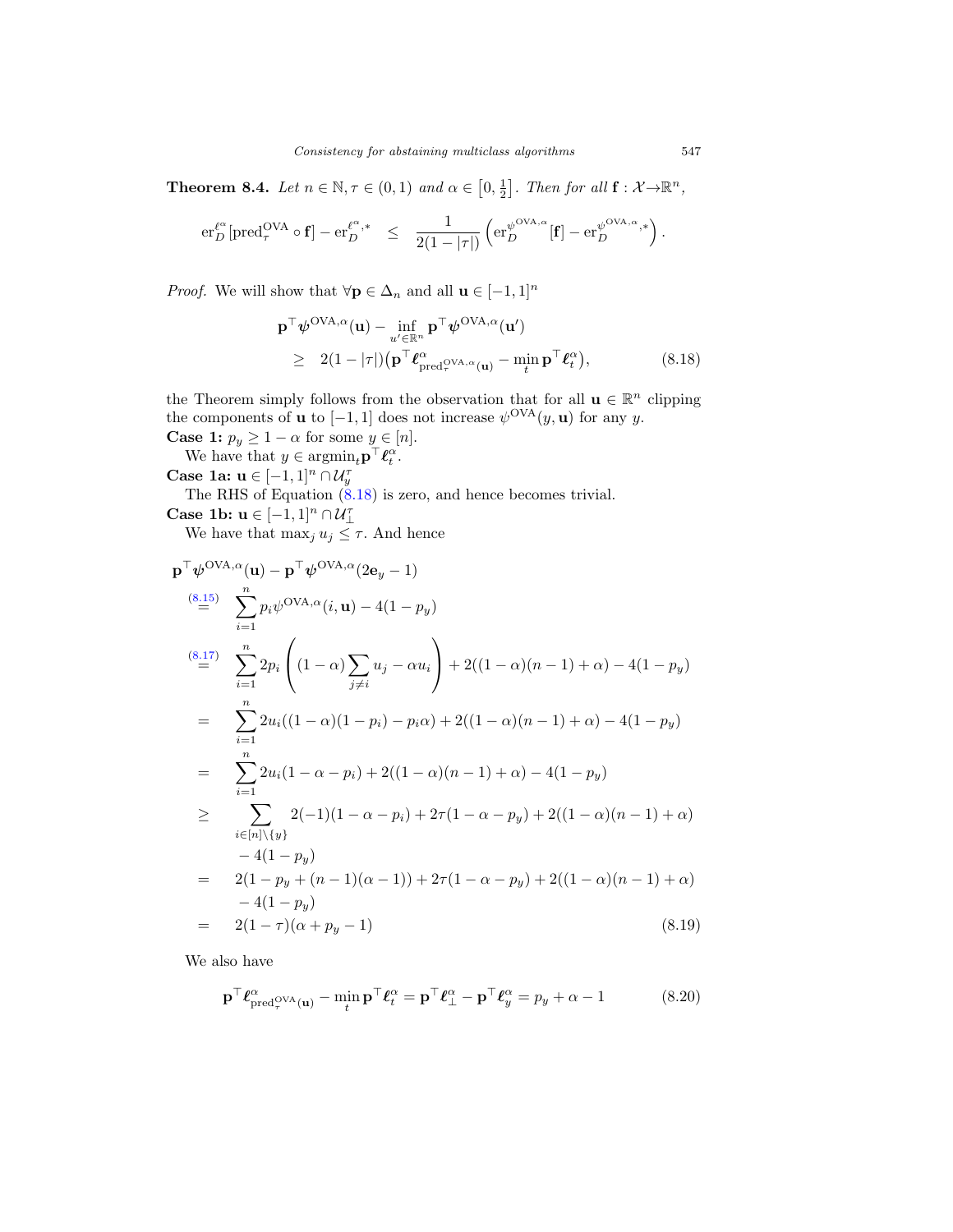From Equations (8.19) and (8.20) we have for all  $\mathbf{u} \in [-1,1]^n \cap \mathcal{U}_{\perp}^{\tau}$ 

$$
\mathbf{p}^{\top} \boldsymbol{\psi}^{\text{OVA}, \alpha}(\mathbf{u}) - \inf_{u' \in \mathbb{R}^n} \mathbf{p}^{\top} \boldsymbol{\psi}^{\text{OVA}, \alpha}(\mathbf{u'})
$$
\n
$$
\geq 2(1 - \tau) \left( \mathbf{p}^{\top} \boldsymbol{\ell}_{\text{pred}_\tau^{\text{OVA}}(\mathbf{u})}^{\alpha} - \min_{t} \mathbf{p}^{\top} \boldsymbol{\ell}_t^{\alpha} \right) \tag{8.21}
$$

Case 1c:  $\mathbf{u} \in [-1,1]^n \setminus (\mathcal{U}_y^{\tau} \cup \mathcal{U}_\perp^{\tau})$ 

We have 
$$
\text{pred}_{\tau}^{\text{OVA}}(\mathbf{u}) = y' \neq y
$$
. Also  $p_{y'} \leq \alpha$ ;  $u_{y'} > \tau$  and  $u_{y'} \geq u_y$ .

$$
\mathbf{p}^{\top}\psi^{\text{OVA},\alpha}(\mathbf{u}) - \mathbf{p}^{\top}\psi^{\text{OVA},\alpha}(2\mathbf{e}_{y}-1)
$$
\n
$$
\stackrel{(8.15)}{=} \sum_{i=1}^{n} p_{i}\psi^{\text{OVA},\alpha}(i,\mathbf{u}) - 4(1-p_{y})
$$
\n
$$
\stackrel{(8.17)}{=} \sum_{i=1}^{n} 2p_{i} \left( (1-\alpha)\sum_{j\neq i} u_{j} - \alpha u_{i} \right) + 2((1-\alpha)(n-1)+\alpha) - 4(1-p_{y})
$$
\n
$$
= \sum_{i=1}^{n} 2u_{i}((1-\alpha)(1-p_{i}) - p_{i}\alpha) + 2((1-\alpha)(n-1)+\alpha) - 4(1-p_{y})
$$
\n
$$
= \sum_{i=1}^{n} 2u_{i}(1-\alpha-p_{i}) + 2((1-\alpha)(n-1)+\alpha) - 4(1-p_{y})
$$
\n
$$
\geq \sum_{i\in[n]\setminus\{y,y'\}} 2(-1)(1-\alpha-p_{i}) + 2u_{y'}(2-2\alpha-p_{y}-p_{y'})
$$
\n
$$
+ 2((1-\alpha)(n-1)+\alpha) - 4(1-p_{y})
$$
\n
$$
\geq 2(1-p_{y}-p_{y'}+(n-2)(\alpha-1)) + 2\tau(2-2\alpha-p_{y}-p_{y'})
$$
\n
$$
+ 2((1-\alpha)(n-1)+\alpha) - 4(1-p_{y})
$$
\n
$$
= 2(-p_{y}-p_{y'}) + 2\tau(2-2\alpha-p_{y}-p_{y'}) + 4p_{y}
$$
\n
$$
= 4\tau(1-\alpha) + (p_{y}+p_{y'})(-2-2\tau) + 4p_{y}
$$
\n
$$
= 2p_{y}(1-\tau) + 4\tau(1-\alpha) - 2(1-\tau)p_{y'} - 4\tau p_{y'}
$$
\n
$$
= 2(p_{y}-p_{y'})(1-\tau) + 4\tau(1-\alpha-p_{y'})
$$
\n(8.22)

We also have that

$$
\mathbf{p}^{\top} \boldsymbol{\ell}_{\text{pred}_{\tau}^{\text{OVA}}(\mathbf{u})}^{\alpha} - \min_{t} \mathbf{p}^{\top} \boldsymbol{\ell}_{t}^{\alpha} = \mathbf{p}^{\top} \boldsymbol{\ell}_{y'}^{\alpha} - \mathbf{p}^{\top} \boldsymbol{\ell}_{y}^{\alpha} = p_{y} - p_{y'}
$$
 (8.23)

From Equations (8.22) and (8.23) we have for all  $\mathbf{u} \in [-1,1]^n \setminus (\mathcal{U}_y^{\tau} \cup \mathcal{U}_\perp^{\tau})$ 

$$
\mathbf{p}^{\top} \boldsymbol{\psi}^{\text{OVA}}(\mathbf{u}) - \inf_{u' \in \mathbb{R}^n} \mathbf{p}^{\top} \boldsymbol{\psi}^{\text{OVA}}(\mathbf{u'})
$$
\n
$$
\geq 2(1-\tau) \left( \mathbf{p}^{\top} \boldsymbol{\ell}_{\text{pred}_{\tau}^{\text{OVA}}(\mathbf{u})} - \min_{t} \mathbf{p}^{\top} \boldsymbol{\ell}_{t} \right) \tag{8.24}
$$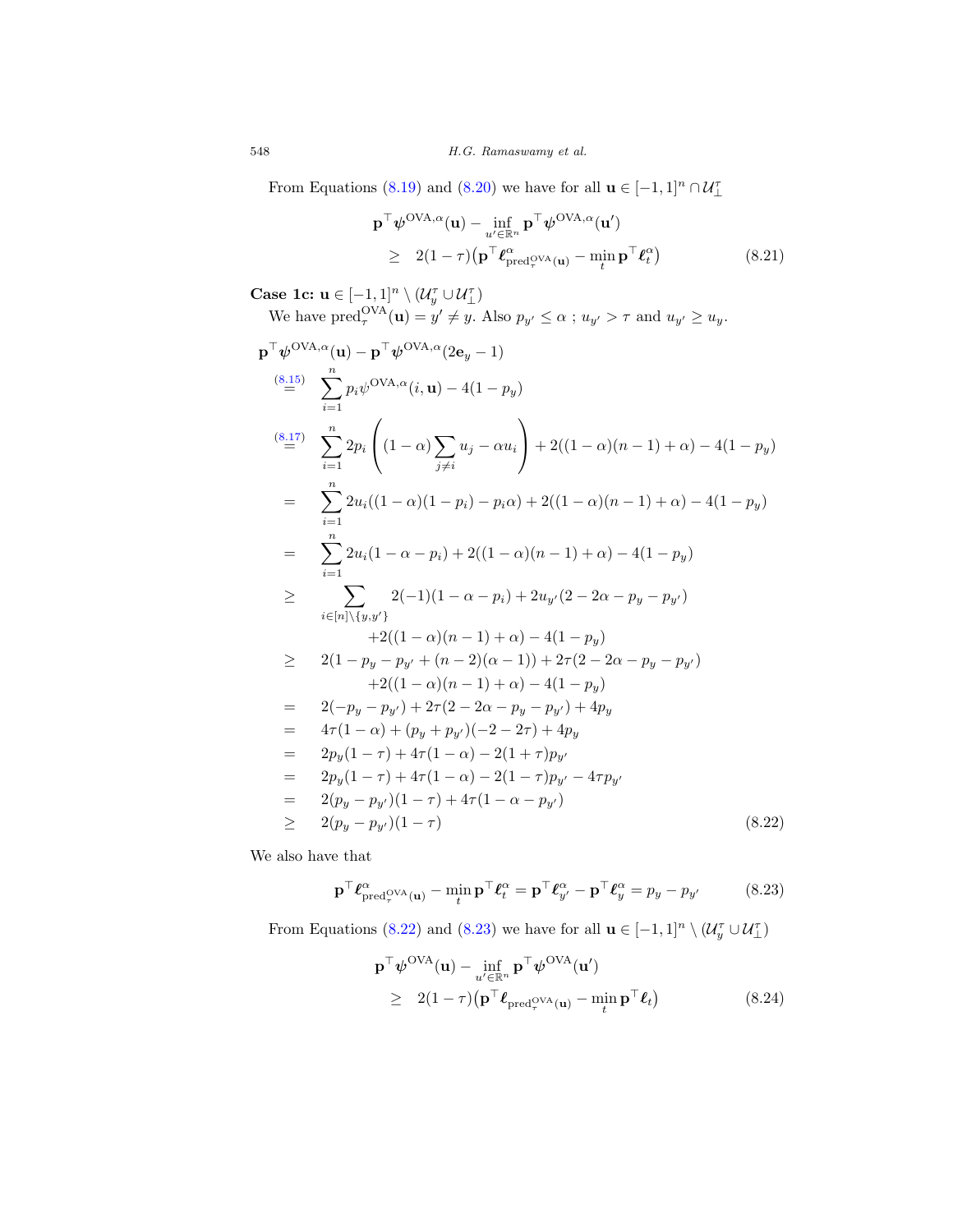**Case 2:**  $p_{y'} < 1 - \alpha$  for all  $y' \in [n]$ We have that  $\bot \in \operatorname{argmin}_t \mathbf{p}^\top \dot{\boldsymbol{\ell}}_t^{\alpha}$ Case 2a: $\mathbf{u}\in\mathcal{U}_\perp^\tau$ The RHS of Equation (8.18) is zero, and hence becomes trivial. Case 2b:  $\mathbf{u} \in [-1,1]^n \setminus \mathcal{U}_{\perp}^{\tau}$ Let  $\text{pred}_{\tau}^{\text{OVA}}(\mathbf{u}) = \text{argmax}_{i} u_i = y$ . We have that  $u_y \geq \tau$ .  $\mathbf{p}^\top \boldsymbol{\psi}^{\text{OVA},\alpha}(\mathbf{u}) - \mathbf{p}^\top \boldsymbol{\psi}^{\text{OVA},\alpha}(-1)$ (8.15)  $\sum_{i=1}^{n} p_i \psi^{\text{OVA},\alpha}(i, \mathbf{u}) - 4\alpha$  $i=1$  $\sum_{n=1}^{(8.17)}$  $i=1$  $2p_i$  $\sqrt{2}$  $(1 - \alpha) \sum_{n=1}^{\infty}$  $j\neq i$  $u_j - \alpha u_i$ ⎞  $\int +2((1-\alpha)(n-1)+\alpha)-4\alpha$  $=$   $\sum_{n=1}^{n}$  $i=1$  $2u_i((1 - \alpha)(1 - p_i) - p_i\alpha) + 2((1 - \alpha)(n - 1) + \alpha) - 4\alpha$  $=$   $\sum$  $i \in [n] \backslash \{y\}$  $2u_i(1 - \alpha - p_i) + 2u_y(1 - \alpha - p_y)$ + 2((1 –  $\alpha$ )(n – 1) +  $\alpha$ ) – 4 $\alpha$ ≥ ∑  $i \in [n] \backslash \{y\}$  $2(-1)(1 - \alpha - p_i) + 2\tau(1 - \alpha - p_y)$  $+ 2((1 - \alpha)(n - 1) + \alpha) - 4\alpha$  $= 2(1 - p_y + (n - 1)(\alpha - 1)) + 2\tau(1 - \alpha - p_y)$  $+ 2((1 - \alpha)(n - 1) + \alpha) - 4\alpha$  $= 2(1+\tau)(1-\alpha-p_y)$  (8.25)

We also have that

$$
\mathbf{p}^{\top} \boldsymbol{\ell}_{\text{pred}_{\tau}^{\text{OVA}}(\mathbf{u})}^{\alpha} - \min_{t} \mathbf{p}^{\top} \boldsymbol{\ell}_{t}^{\alpha} = \mathbf{p}^{\top} \boldsymbol{\ell}_{y}^{\alpha} - \mathbf{p}^{\top} \boldsymbol{\ell}_{\perp}^{\alpha} = 1 - \alpha - p_{y}
$$
(8.26)

From Equations (8.25) and (8.26) we have for all  $\mathbf{u} \in [-1,1]^n \setminus \mathcal{U}_{\perp}^{\tau}$ 

$$
\mathbf{p}^{\top} \boldsymbol{\psi}^{\text{OVA}, \alpha}(\mathbf{u}) - \inf_{u' \in \mathbb{R}^n} \mathbf{p}^{\top} \boldsymbol{\psi}^{\text{OVA}, \alpha}(\mathbf{u'})
$$
\n
$$
\geq 2(1+\tau) \left( \mathbf{p}^{\top} \boldsymbol{\ell}_{\text{pred}_{\tau}^{\text{OVA}}(\mathbf{u})}^{\alpha} - \min_{t} \mathbf{p}^{\top} \boldsymbol{\ell}_{t}^{\alpha} \right) \tag{8.27}
$$

Equation (8.18), and hence the theorem, follows from Equations (8.21), (8.24) and (8.27). □

### 8.3. Modified binary encoded predictions surrogate

Let  $\gamma(a) = \max(a, -1)$ , and  $B : [n] \to \{-1, +1\}^d$  be any bijection, we then have

$$
\psi^{\text{BEP},\alpha}(y,\mathbf{u})\quad =\quad 2\cdot \max\left(\alpha \max_{j\in[d]}\gamma(B_j(y)u_j),(1-\alpha)\max_{j\in[d]}\gamma(B_j(y)u_j)\right)+2\alpha
$$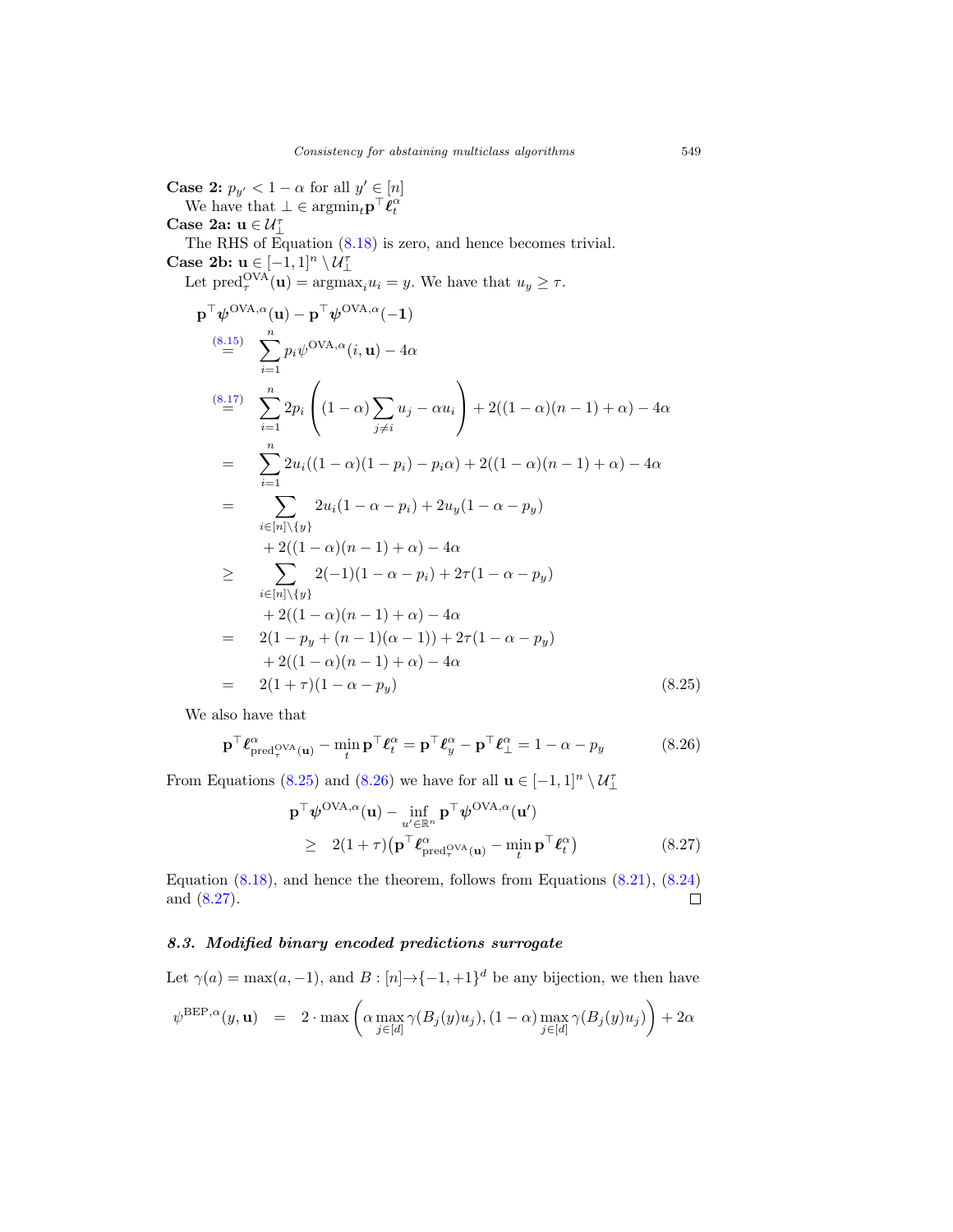$$
\mathrm{pred}_{\tau}^{\mathrm{BEP}}(\mathbf{u}) = \begin{cases} \perp & \text{if } \min_{i \in [d]} |u_i| \leq \tau \\ B^{-1}(\mathrm{sign}(-\mathbf{u})) & \text{Otherwise} \end{cases}
$$

Define the sets  $\mathcal{U}_1^{\tau}, \ldots, \mathcal{U}_n^{\tau}, \mathcal{U}_\perp^{\tau}$ , where  $\mathcal{U}_k^{\tau} = {\mathbf{u} \in \mathbb{R}^d : \text{pred}_{\tau}^{\text{BEP}}(\mathbf{u}) = k}.$ Which evaluates to

$$
\mathcal{U}_y^{\tau} = \{ \mathbf{u} \in \mathbb{R}^d : \max_j B_j(y) u_j < -\tau \} \quad \text{for } y \in [n]
$$
  

$$
\mathcal{U}_{\perp}^{\tau} = \{ \mathbf{u} \in \mathbb{R}^d : \min_j |u_j| \le \tau \}
$$

The following lemma gives some crucial, but straightforward to prove, (in)equalities satisfied by the BEP surrogate.

### Lemma 8.5.

$$
\forall y, y' \in [n], \mathbf{p} \in \Delta_n, \mathbf{u} \in \mathbb{R}^d, y' \neq B^{-1}(\text{sign}(-\mathbf{u}))
$$
  
\n
$$
\mathbf{p}^\top \boldsymbol{\psi}^{\text{BEP}}(-B(y)) = 2(1 - p_y)
$$
 (8.28)  
\n
$$
\mathbf{p}^\top \boldsymbol{\psi}^{\text{BEP}}(\mathbf{0}) = 2\alpha
$$
 (8.29)

$$
\psi^{\text{BEP}}(B^{-1}(\text{sign}(-\mathbf{u})), \mathbf{u}) \quad \geq \quad -2\alpha \min_{j}|u_j| + 2\alpha \tag{8.30}
$$

$$
\psi^{\text{BEP}}(y', \mathbf{u}) \ge 2(1 - \alpha) \min_{j} |u_j| + 2\alpha \quad (8.31)
$$

**Theorem 8.6.** Let  $n \in \mathbb{N}$  and  $\tau \in (0,1)$ . Let  $n = 2^d$ . Then for all  $f: \mathcal{X} \rightarrow \mathbb{R}^d$ 

$$
\mathrm{er}_D^\ell[\mathrm{pred}_{\tau}^{\mathrm{BEP}}\circ \mathbf{f}] - \mathrm{er}_D^{\ell,*} \quad \leq \quad \frac{\left(\mathrm{er}_D^{\psi^{\mathrm{BEP}}}[\mathbf{f}] - \mathrm{er}_D^{\psi^{\mathrm{BEP}},*}\right)}{2\min(\tau,1-\tau)}
$$

*Proof.* We will show that  $\forall \mathbf{p} \in \Delta_n$  and all  $\mathbf{u} \in \mathbb{R}^d$ 

$$
\mathbf{p}^{\top} \boldsymbol{\psi}^{\text{BEP},\alpha}(\mathbf{u}) - \inf_{u' \in \mathbb{R}^d} \mathbf{p}^{\top} \boldsymbol{\psi}^{\text{BEP},\alpha}(\mathbf{u}') \geq 2 \min(\tau, 1-\tau) (\mathbf{p}^{\top} \boldsymbol{\ell}_{\text{pred}_{\tau}^{\text{BEP}}(\mathbf{u})}^{\alpha} - \min_{t} \mathbf{p}^{\top} \boldsymbol{\ell}_{t}^{\alpha})
$$
\n(8.32)

The theorem follows by linearity of expectation.

**Case 1:**  $p_y \ge 1 - \alpha$  for some  $y \in [n]$ 

We have that  $y \in \operatorname{argmin}_t \mathbf{p}^\top \boldsymbol{\ell}_t^{\alpha}$ 

**Case 1a:**  $\mathbf{u} \in \mathcal{U}_{y}^{\tau}$  (or  $\text{pred}_{\tau}^{\text{BEP}}(\mathbf{u}) = y$ )

The RHS of Equation (8.32) is zero, and hence becomes trivial.

**Case 1b:**  $\mathbf{u} \in \mathcal{U}_{\perp}^{\tau}$  (or  $\text{pred}_{\tau}^{\text{BEP}}(\mathbf{u}) = \perp$ )

Let  $y' = B^{-1}(\text{sign}(-\mathbf{u}))$ . We have  $\min_j |u_j| \leq \tau$ .

$$
\mathbf{p}^{\top} \boldsymbol{\psi}^{\text{BEP}}(\mathbf{u}) - \mathbf{p}^{\top} \boldsymbol{\psi}^{\text{BEP}}(-B(y))
$$
  
\n
$$
\stackrel{(8.28)}{=} p_{y'} \boldsymbol{\psi}^{\text{BEP}}(y', \mathbf{u}) + \sum_{i \in [n] \setminus \{y'\}} p_i \boldsymbol{\psi}^{\text{BEP}}(i, \mathbf{u}) - 2(1 - p_y)
$$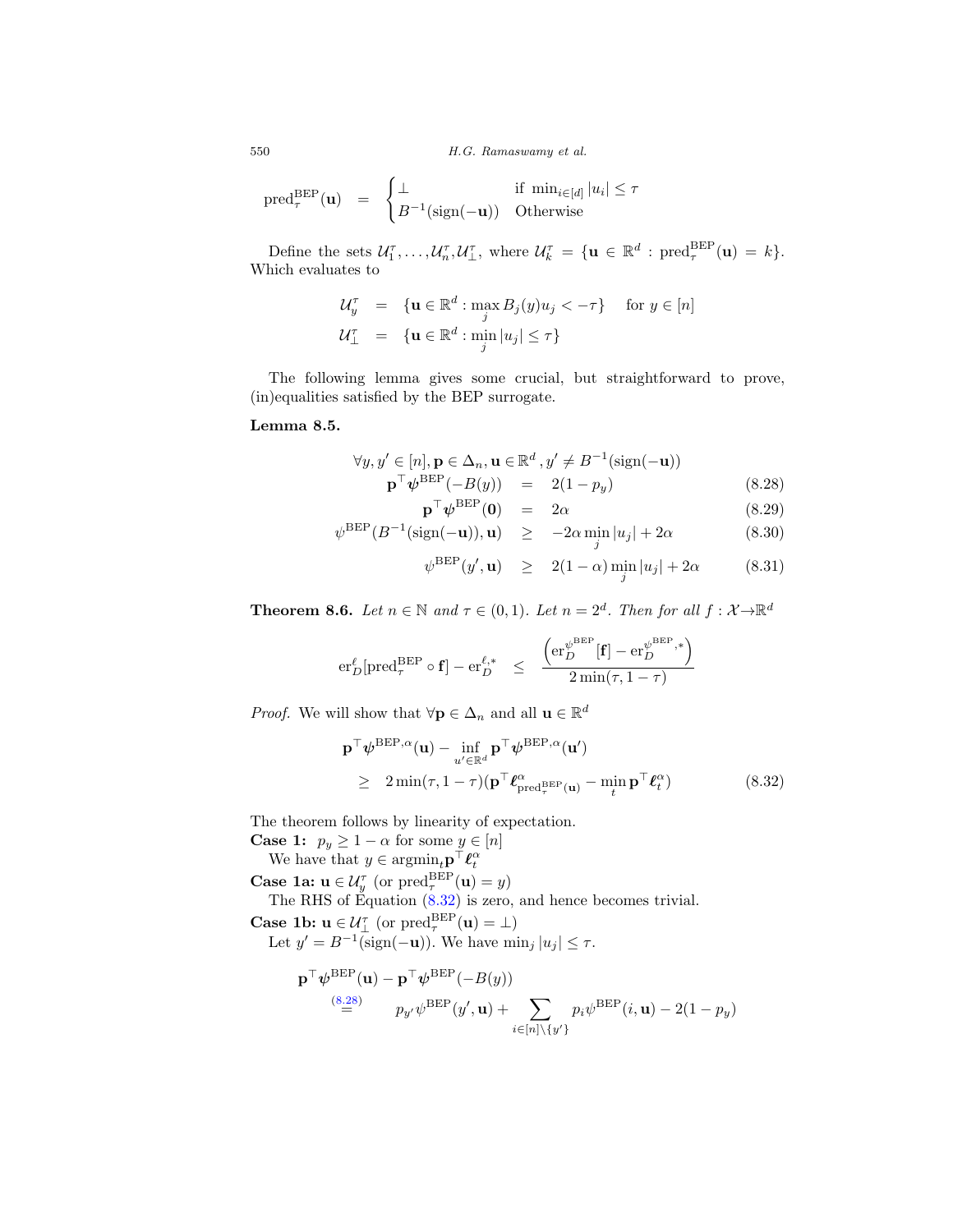Consistency for abstaining multiclass algorithms 551

$$
(8.30),(8.31)
$$
\n
$$
\geq 2\alpha p_{y'}(-\min_{j\in[d]}|u_j|) + 2(1-\alpha)(1-p_{y'})(\min_{j\in[d]}|u_j|)
$$
\n
$$
+ 2\alpha - 2(1-p_y)
$$
\n
$$
= 2(1-\alpha-p_{y'})\min_{j\in[d]}|u_j| + 2(p_y+\alpha-1)
$$
\n
$$
\geq 2(p_y+\alpha-1)(1-\tau) \qquad (8.33)
$$

We also have that

$$
\mathbf{p}^{\top} \boldsymbol{\ell}_{\text{pred}_{\tau}^{\text{BEP}}(\mathbf{u})}^{\alpha} - \min_{t} \mathbf{p}^{\top} \boldsymbol{\ell}_{t}^{\alpha} = \mathbf{p}^{\top} \boldsymbol{\ell}_{\perp} - \mathbf{p}^{\top} \boldsymbol{\ell}_{y} = p_{y} + \alpha - 1
$$
 (8.34)

From Equations  $(8.33)$  and  $(8.34)$  we have that

$$
\mathbf{p}^{\top} \boldsymbol{\psi}^{\text{BEP},\alpha}(\mathbf{u}) - \inf_{u' \in \mathbb{R}^d} \mathbf{p}^{\top} \boldsymbol{\psi}^{\text{BEP},\alpha}(\mathbf{u}')
$$
\n
$$
\geq 2(1-\tau) (\mathbf{p}^{\top} \boldsymbol{\ell}_{\text{pred}_{\tau}^{\text{BEP}}(\mathbf{u})}^{\alpha} - \min_{t} \mathbf{p}^{\top} \boldsymbol{\ell}_{t}^{\alpha})
$$
\n(8.35)

Case 1c:  $\mathbf{u} \in \mathbb{R}^d \setminus (\mathcal{U}_y^{\tau} \cup \mathcal{U}_\perp^{\tau})$ 

Let  $B^{-1}(\text{sign}(-\mathbf{u}))$  = pred $(\mathbf{u}) = y'$  for some  $y' \neq y$ . We have  $p_{y'} \leq 1 - p_y \leq y'$  $\alpha \leq 1 - \alpha$ , and  $\min_j |u_j| > \tau$  and

$$
\mathbf{p}^{\top} \boldsymbol{\psi}^{\text{BEP}}(\mathbf{u}) - \mathbf{p}^{\top} \boldsymbol{\psi}^{\text{BEP}}(-B(y))
$$
\n
$$
\stackrel{(8.28)}{=} p_{y'} \psi^{\text{BEP}}(y', \mathbf{u}) + \sum_{i=1; i \neq y'}^{n} p_i \psi^{\text{BEP}}(i, \mathbf{u}) - 2(1 - p_y)
$$
\n
$$
\stackrel{(8.30),(8.31)}{\geq} 2\alpha p_{y'}(-\min_{j \in [d]} |u_j|) + 2(1 - \alpha)(1 - p_{y'}) (\min_{j \in [d]} |u_j|)
$$
\n
$$
+ 2\alpha - 2(1 - p_y)
$$
\n
$$
= 2(1 - \alpha - p_{y'}) \min_{j \in [d]} |u_j| + 2(p_y + \alpha - 1)
$$
\n
$$
\geq 2(1 - \alpha - p_{y'}) \tau + 2(p_y + \alpha - 1)
$$
\n
$$
= 2(1 - \alpha)(\tau - 1) + 2p_y - 2\tau p_{y'}
$$
\n
$$
= 2(1 - \tau)(p_y + \alpha - 1) + 2\tau p_y - 2\tau p_{y'}
$$
\n
$$
\geq 2\tau(p_y - p_{y'}) \qquad (8.36)
$$

We also have that

$$
\mathbf{p}^{\top} \boldsymbol{\ell}_{\text{pred}_{\tau}^{\text{BEP}}(\mathbf{u})}^{\alpha} - \min_{t} \mathbf{p}^{\top} \boldsymbol{\ell}_{t}^{\alpha} = \mathbf{p}^{\top} \boldsymbol{\ell}_{y'}^{\alpha} - \mathbf{p}^{\top} \boldsymbol{\ell}_{y}^{\alpha} = p_{y} - p_{y'}
$$
(8.37)

From Equations  $(8.36)$  and  $(8.37)$  we have that

$$
\mathbf{p}^{\top} \boldsymbol{\psi}^{\text{BEP},\alpha}(\mathbf{u}) - \inf_{u' \in \mathbb{R}^d} \mathbf{p}^{\top} \boldsymbol{\psi}^{\text{BEP},\alpha}(\mathbf{u'})
$$
\n
$$
\geq 2(\tau) (\mathbf{p}^{\top} \boldsymbol{\ell}_{\text{pred}_{\tau}^{\text{BEP}}(\mathbf{u})}^{\alpha} - \min_{t} \mathbf{p}^{\top} \boldsymbol{\ell}_{t}^{\alpha})
$$
\n(8.38)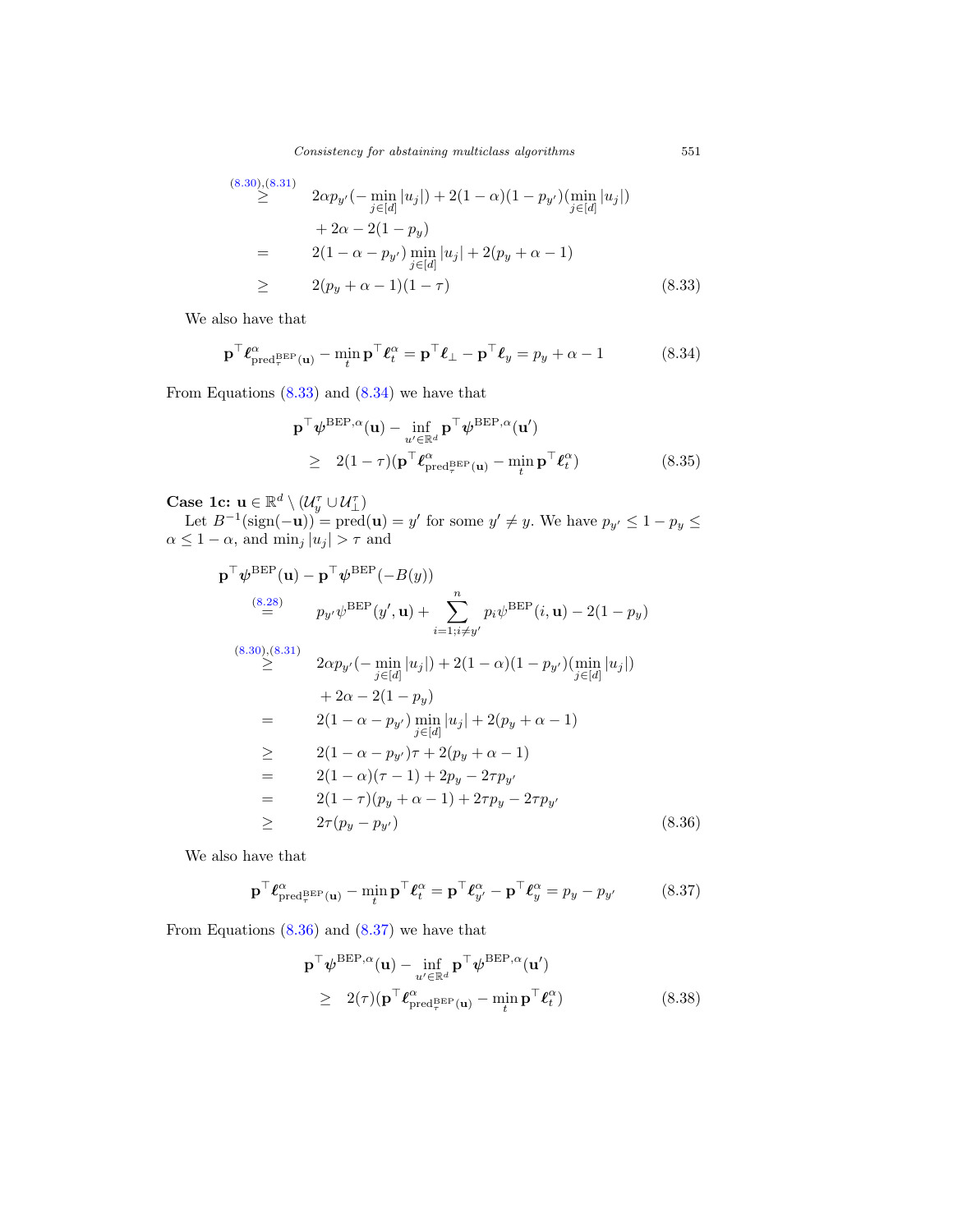**Case 2:**  $p_y < 1 - \alpha$  for all  $y \in [n]$ 

We have that  $\bot \in \operatorname{argmin}_{t} \mathbf{p}^{\top} \boldsymbol{\ell}_{t}^{\alpha}$ 

Case 2a:  $\mathbf{u} \in \mathcal{U}^{\tau}_{\perp}$ 

The RHS of Equation (8.32) is zero, and hence becomes trivial.

Case 2b:  $\mathbf{u} \in \mathbb{R}^d \setminus \mathcal{U}_1^{\tau}$ 

Let  $B^{-1}(\text{sign}(-\mathbf{u})) = y' = \text{pred}_{\tau}^{BEP}(\mathbf{u})$  for some  $y' \in [n]$ . We have  $p_{y'} < 1-\alpha$ and  $\min_i |u_i| > \tau$ .

$$
\mathbf{p}^{\top} \boldsymbol{\psi}^{\text{BEP},\alpha}(\mathbf{u}) - \mathbf{p}^{\top} \boldsymbol{\psi}^{\text{BEP},\alpha}(\mathbf{0})
$$
\n
$$
\stackrel{(8.29)}{=} p_{y'} \boldsymbol{\psi}^{\text{BEP}}(y', \mathbf{u}) + \sum_{i=1; i \neq y'}^{n} p_i \boldsymbol{\psi}^{\text{BEP}}(i, \mathbf{u}) - 2\alpha
$$
\n
$$
\stackrel{(8.30),(8.31)}{\geq} 2\alpha p_{y'}(-\min_{j \in [d]} |u_j|) + 2(1 - \alpha)(1 - p_{y'}) (\min_{j \in [d]} |u_j|) + 2\alpha - 2\alpha
$$
\n
$$
= 2(1 - \alpha - p_{y'}) (\min_{j \in [d]} |u_j|)
$$
\n
$$
\geq 2\tau (1 - \alpha - p_{y'}) \qquad (8.39)
$$

We also have that

$$
\mathbf{p}^{\top} \boldsymbol{\ell}_{\text{pred}_{\tau}^{\text{BEP}}(\mathbf{u})}^{\alpha} - \min_{t} \mathbf{p}^{\top} \boldsymbol{\ell}_{t}^{\alpha} = \mathbf{p}^{\top} \boldsymbol{\ell}_{y'}^{\alpha} - \mathbf{p}^{\top} \boldsymbol{\ell}_{\perp}^{\alpha} = 1 - \alpha - p_{y'}
$$
(8.40)

From Equations (8.39) and (8.40) we have that

$$
\mathbf{p}^{\top} \boldsymbol{\psi}^{\text{BEP},\alpha}(\mathbf{u}) - \inf_{u' \in \mathbb{R}^d} \mathbf{p}^{\top} \boldsymbol{\psi}^{\text{BEP},\alpha}(\mathbf{u'})
$$
\n
$$
\geq 2\tau (\mathbf{p}^{\top} \boldsymbol{\ell}_{\text{pred}_{\tau}^{\text{BEP}}(\mathbf{u})}^{\alpha} - \min_{t} \mathbf{p}^{\top} \boldsymbol{\ell}_{t}^{\alpha})
$$
\n(8.41)

Equation (8.32), and hence the theorem, follows from Equations (8.35), (8.38) and (8.41).  $\Box$ 

### 9. Conclusion

The multiclass classification problem with reject option, is a powerful abstraction that captures controlling the uncertainty of the classifier and is very useful in applications like medical diagnosis. We formalized this problem via an evaluation metric, called the abstain loss, and gave excess risk bounds relating the abstain loss to the Crammer-Singer surrogate, the one vs all hinge surrogate and also to the BEP surrogate which is a new surrogate and operates on a much smaller dimension. The resulting surrogate minimization algorithms perform well in experiments, allowing one to control the 'rejection' or 'abstention' rate while minimizing the misclassification error rate. Extending these results for other relevant evaluation metrics, in particular the abstain( $\alpha$ ) loss for  $\alpha > \frac{1}{2}$ , is an interesting future direction.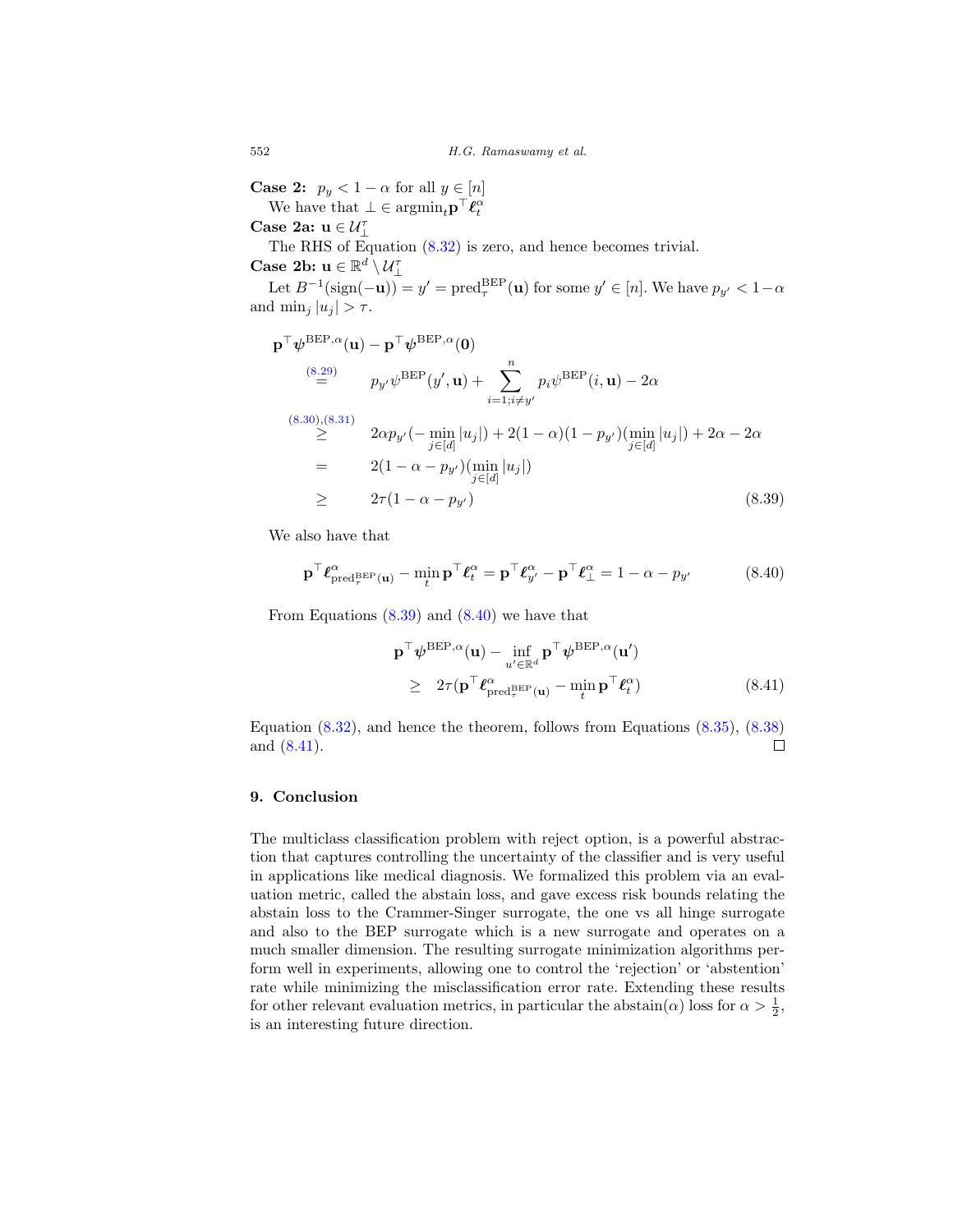### References

- [1] Allwein, E. L., Schapire, R. E. and Singer, Y. (2000). Reducing Multiclass to Binary: A Unifying Approach for Margin Classifiers. Journal of Machine Learning Research 1 113–141.
- [2] BARTLETT, P. L. and WEGKAMP, M. H. (2008). Classification with a reject option using a hinge loss. Journal of Machine Learning Research 9 1823–1840.
- [3] Chow, C. K. (1970). On optimum recognition error and reject tradeoff. IEEE Transactions on Information Theory 16 41–46.
- [4] CORTES, C., DESALVO, G. and MOHRI, M. (2016). Learning with Rejection. In Algorithmic Learning Theory.
- [5] CRAMMER, K. and SINGER, Y. (2001). On the Algorithmic Implementation of Multiclass Kernel-based Vector Machines. Journal of Machine Learning Research 2 265–292.
- [6] DUCHI, J., SHALEV-SHWARTZ, S., SINGER, Y. and CHANDRA, T. (2008). Efficient Projections onto the l1 -Ball for Learning in High Dimensions. In Proceedings of the 25th International Conference on Machine Learning.
- [7] EL YANIV, R. and WEINER, Y. (2010). On the foundations of noise-free selective classification. Journal of Machine Learning Research 11 1605– 1641.
- [8] el Yaniv, R. and Weiner, Y. (2011). Agnostic Selective Classification. In Advances in Neural Information Processing Systems 24.
- [9] FUMERA, G., PILLAI, I. and ROLI, F. (2003). Classification with reject option in text categorisation systems. In IEEE International Conference on Image Analysis and Processing 582–587.
- [10] Fumera, G. and Roli, F. (2002). Suppport vector machines with embedded reject option. Pattern Recognition with Support Vector Machines 68–82.
- [11] Fumera, G. and Roli, F. (2004). Analysis of error-reject trade-off in linearly combined multiple classifiers. Pattern Recognition 37 1245–1265.
- [12] Fumera, G., Roli, F. and Giacinto, G. (2000). Reject option with multiple thresholds. Pattern Recognition 33 2099–2101.
- [13] GRANDVALET, Y., RAKOTOMAMONJY, A., KESHET, J. and CANU, S. (2008). Support Vector Machines with a Reject Option. In Advances in Neural Information Processing Systems 21.
- [14] Joachims, T. (1999). Making large-Scale SVM Learning Practical. In  $Advances$  in Kernel Methods - Support Vector Learning (B. Schölkopf, C. Burges and A. Smola, eds.) MIT-Press.
- [15] Kummert, J., Paassen, B., Jensen, J., Goepfert, C. and Hammer, B. (2016). Local Reject Option for Deterministic Multi-class SVM. In Artificial Neural Networks and Machine Learning - ICANN.
- [16] Lee, Y., Lin, Y. and Wahba, G. (2004). Multicategory Support Vector Machines: Theory and Application to the Classification of Microarray Data. Journal of the American Statistical Association  $99(465)$  67–81.
- [17] Ramaswamy, H. G. and Agarwal, S. (2012). Classification Calibration